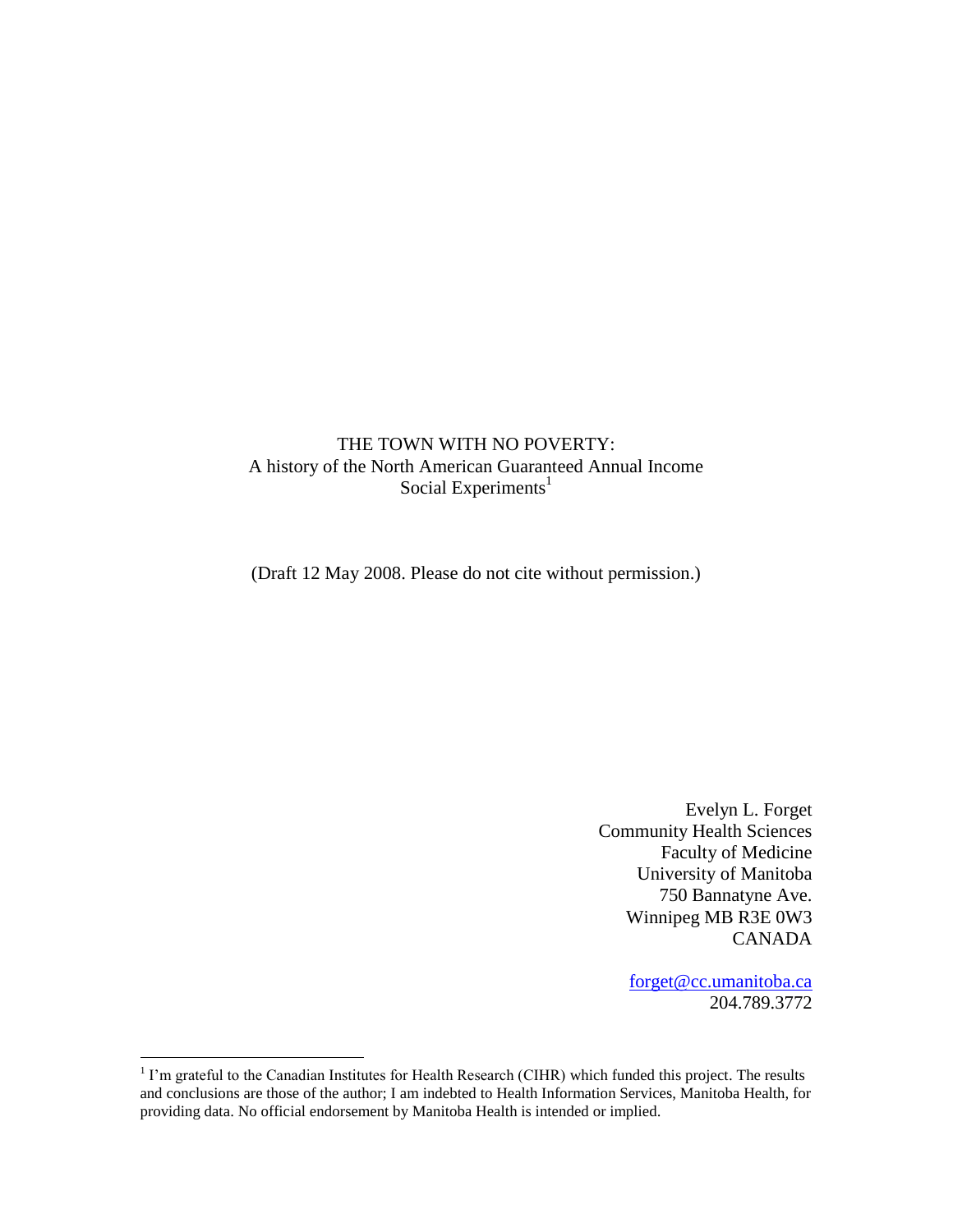# I: Introduction

Between 1968 and 1980, the American government conducted four Negative Income Tax (NIT) social experiments and the Canadian government, one. Their main purpose was to gauge labour market response to a Guaranteed Annual Income (GAI); that is, how much will work effort decline under such a scheme? As the experiments unfolded, a number of other issues were examined: how does the scheme affect fertility decisions, or investment in human or other forms of capital, or family formation and dissolution?

The projects, however, were also important for other reasons. They were the first largescale social experiments ever undertaken and, as a result, became a model for other social experiments. They used a method drawn from the natural sciences: they randomly assigned subjects to experimental and control groups in order to draw inferences about causation. One unique feature of the Canadian project, dubbed *MINCOME*, unwittingly set the stage for a re-examination of one of the fundamental assumptions of the social sciences: is the appropriate analytical unit the individual, the family or some larger aggregation?

This essay examines the history of these five experiments, both in the political and social contexts of the period and as one chapter in the historical evolution of the social sciences. It emphasizes the mixture of planning and coincidence that characterized GAI experimentation. The next section places these experiments at the centre of an ambivalence towards poverty elimination schemes that has dogged political economy almost from its inception. Section III considers the political and social contexts of the period and explores the ways in which these experiments were both generated by, and a challenge to, these deeper currents. Section IV looks at the Canadian political experience, while section V examines the unique methodological twist offered by the Canadian experiment. The final section exploits that methodological quirk and offers some preliminary results from a current attempt to look at the long-term consequences of participation in the Canadian experiment.

## II: "For Ye Have the Poor Always With You"<sup>2</sup>

There is, perhaps, no deeper ambivalence in social science than the question of how best to offer relief for the impoverished. On the one hand, there is a notion that the minimum income anyone ought to have access to need not be zero – or less. Simply existing as a member of any society ought, from this perspective, to guarantee an individual the right to a minimal living. On the other hand, there is the widespread and fundamental fear that we human beings are deeply flawed; without the fear of hardship to motivate us, why would we toil? This ambivalence was the motivation for the GAI experiments and is as old as recorded history. As political and social contexts shift over time, one or the other of these perspectives gains ascendance, but never universally and never for very long.

<sup>2</sup> *King James Bible*: Matthew 26:11.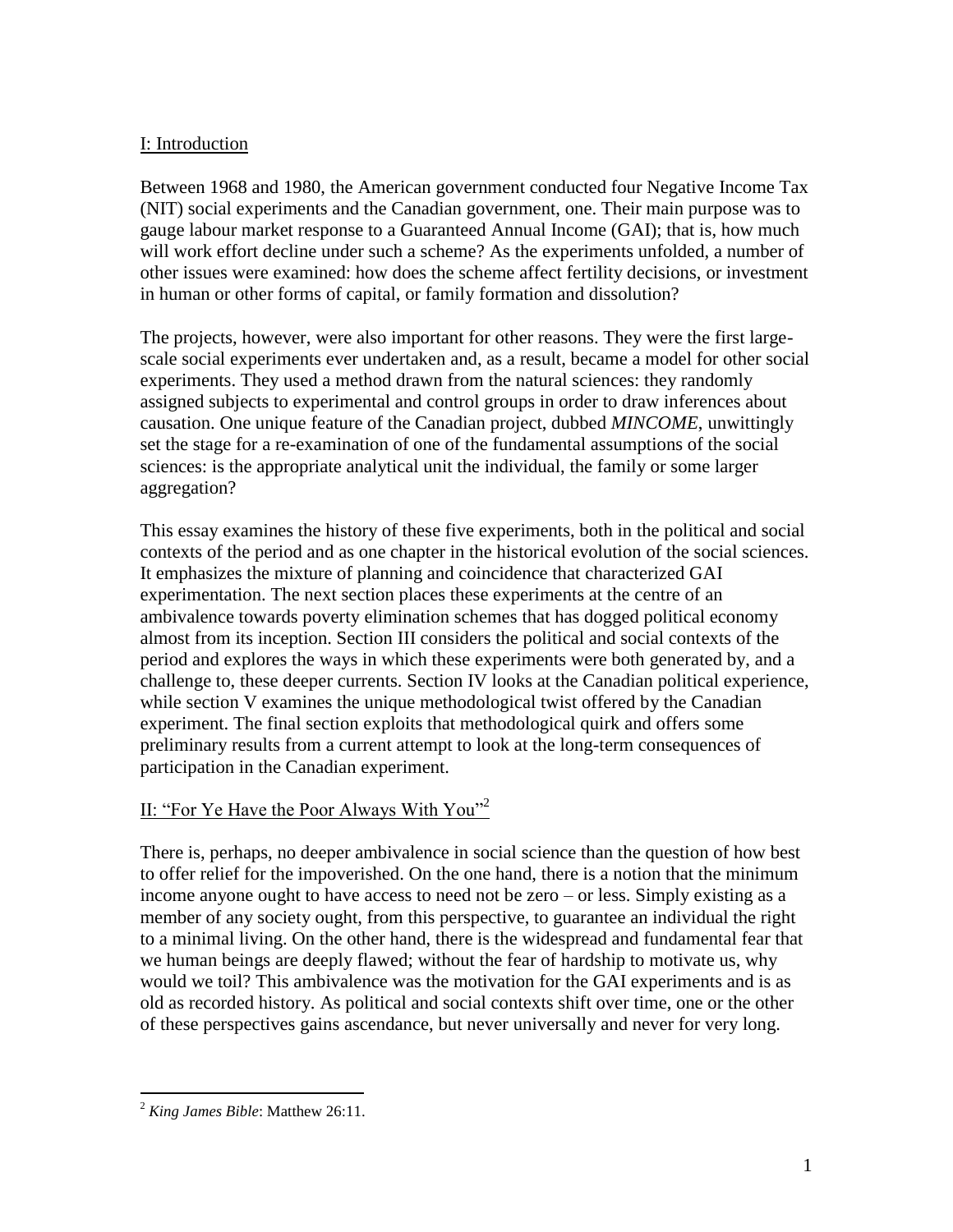The GAI experiments of the 1960s and 1970s were structured as negative income tax experiments. While the negative income tax is very much a twentieth century idea, first named in the mid-40s in the work of British civil servant Juliet Rhys Williams, the idea that any member of society ought to have access to at least a minimum guarantee is much older (Williams 1943, 1953).

Advocates for a minimum guaranteed income write from many perspectives<sup>3</sup>: The utopian socialist Charles Fourier writes of the *minimum*, an idea that permeates his writing, for the first time in *Letter to the High Judge* (1803):

Such will be universal harmony which will produce at least triple – yes, without exaggeration – at least triple the yield of the civilized system in a well-cultivated empire. Accordingly, while Harmony will greatly increase the wealth of the wellto-do, it will bring about an excessive increase in that of the people, to whom it will guarantee a salary or in old age a decent *minimum* below which they cannot fall. This beneficence will be all the more simple in that humanity will reproduce much less in Harmony than in civilization. (Fourier [1803] 1983: 87-89)

Even earlier Thomas Paine, who played such significant roles in both the American and French revolutions, advocated in *Agrarian Justice* (1797) that everyone might begin life with an equal inheritance:

Having thus in a few words, opened the merits of the case, I shall now proceed to the plan…:

To create a national fund, out of which there shall be paid to every person, when arrived at the age of twenty-one years, the sum of fifteen pounds sterling, as a compensation in part, for the loss of his or her natural inheritance, by the introduction of the system of landed property:

And also, the sum of ten pounds per annum, during life, to every person now living, of the age of fifty years, and to all others as they shall arrive at that age. (Cunliffe and Erreygers 1988: 6)

Some early advocates, like the American Quaker Cornelius Blatchly, wrote in 1817 from an avowedly Christian perspective:

Suppose we were a nation of seven millions of inhabitants, and that each person (if the whole property in the union was equally divided) would be entitled to a dividend worth 3000 dollars; and suppose (of the men and women who are adult, and hold property,) one seventieth of the whole population, or 100,000, die annually, these would have a property of three hundred million of dollars and more. As about 100,000 young people might annually arrive to the legal state of inheriting, each of these, would be justly entitled (according to this statement) to about three thousand dollars, as their just inheritance. This portion is due to each,

<sup>&</sup>lt;sup>3</sup> John Cunliffe and Guido Erreygers have published an anthology of pieces on "basic capital" and "basic income" in *the Origins of Universal Grants* (2004) from which the Skidmore, Blatchly, Paine and Fourier examples are drawn.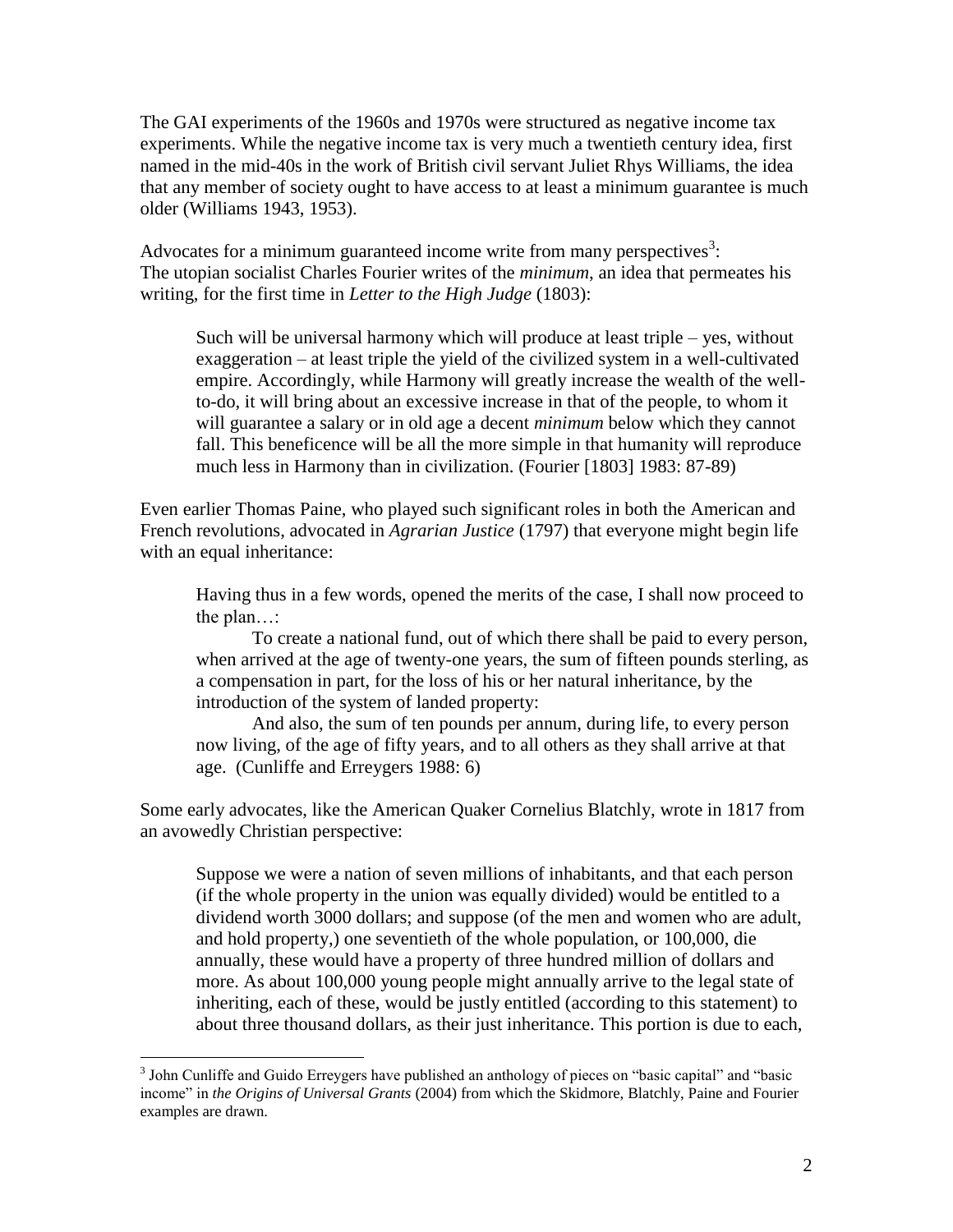as a member of the whole family, of whom God should be the head, as he is the author and donor of every good thing we enjoy. (Cunliffe and Erreygers 1988: 21)

Sometimes the title of the pamphlet is sufficient to tell us the gist: Thomas Skidmore: *the Rights of man to Property! Being a Proposition to make it Equal among the Adults of the Present Generation: and to Provide for its Equal Transmission to Every Individual of Each Succeeding Generation, on Arriving at Maturity* (1829).

The right of the poor to basic relief was the foundation of the "Speenhamland system" that motivated so much of the narrative of classical political economy. Speenhamland is a town in Berkshire County, England that decreed in May, 1795 that the poor shall be entitled to assistance based upon the price of bread and the size of the family. When the price of bread rose, poor relief funds were used to subsidize the working poor. This policy spread among the parishes, and was considered precedent-setting because relief was not limited to the elderly or infirm, but was extended to the able-bodied. In the wake of the decision, poor rates rose dramatically and a series of parliamentary reports, culminating in the Royal Commission Report of 1834 that set the stage for the New Poor Law, argued that the system impeded labour mobility and led to an increase in pauperization as indolence, sloth and immorality engulfed the working classes. This side of the story also has a lengthy history.

Since the Canadian *MINCOME* project will play such a significant role in this story, it is worth reporting that then-Prime Minister Jean Chretien, in 2000, began an exploration of the possibility of introducing comprehensive antipoverty legislation modeled on a guaranteed annual income. He went so far as to have the system costed which caused some alarm among political opponents.<sup>4</sup> There was significant media attention and the *National Post*, a newspaper with conservative sympathies, published an article that explicitly referred to the Speenhamland system:

The first enactment of a guaranteed annual income may have been in 1795 in England, where the Speenhamland system extended subsidies for the infirm to include able-bodied workers…. The system revealed the challenge inherent in designing such a policy; the supplement served as a subsidy that allowed employers to hire workers at below-subsistence wages, and allowed landlords to raise rents. Meanwhile, some workers found themselves better off collecting benefits than working. (Chialkowska 12 December 2000: A6)

The controversy surrounding the Speenhamland system, from the eighteenth century until the twenty-first, allows us a glimpse of the alternative perspective. The Royal Commission Report of 1834 is far from the only critique the system attracted, but it is the best known. Harriet Martineau was recruited as popularizer for the ideas embedded in the Report, and supplied with private papers by her publisher. She published the first volume of *Illustrations of Political Economy* in 1832, and is widely credited with helping to establish popular support for the New Poor Law of 1834.

<sup>4</sup> Ron Hikel interview, reports that Lloyd Axworthy was asked to cost a GAI as an "add-on" social programme. We are planning an interview with Axworthy to confirm.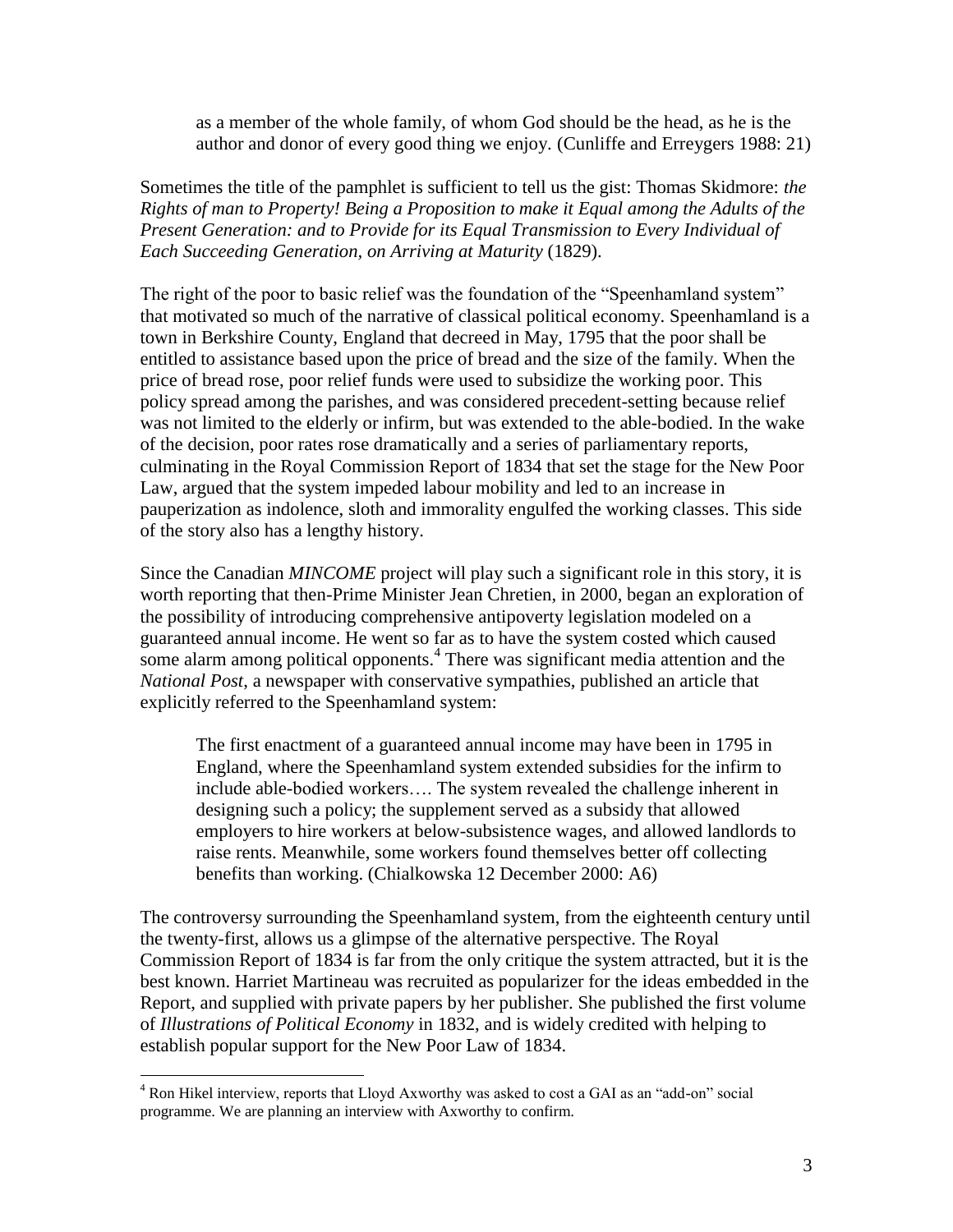Martineau"s *Illustrations* come down firmly on the side of individual responsibility. Her figurative language and cavalier attitude towards what she represents as "fact" make us immediately aware that she is writing fiction. She created fictional families and fictional individuals that, no matter how well or how badly they conformed to the social "facts", were designed to underscore the agency of the individual. If individual circumstances are to change, then individuals have to change and, perhaps more importantly, individuals have it within their capacity to change. But Martineau"s *Illustrations* tell precisely the same narrative as the Royal Commission Report of 1834. Individuals are poor because they are make bad decisions. They reproduce without the capacity to support their families and the necessary consequence of individual inadequacy is poverty. The role of social reformers is certainly not to prevent the poor from experiencing the necessary consequences of bad decisions, but rather to educate the poor to make better decisions. That education would be accomplished in two ways: first, didactic tales such as her *Illustrations* would act as warnings, and second, the Poor Laws should ensure that people do experience quickly and completely the consequences of bad decisions and are made to understand that these experiences are, in fact, the necessary consequences of their own decisions.

In North America before the Great Depression, the development of social assistance programmes was a piecemeal affair. Since the beginning, welfare policy in Canada and the US always concerned itself with the incentive issue central to the Royal Commission Report of 1834. The unemployable found relief through a set of uncoordinated private charities and local programmes, but the employable were not generously treated. For those not eligible for particular programmes, the labour market was the main source of support. If earnings were inadequate, families sometimes received unreliable support from charities and, more often, went without. In both Canada and the United States, the Great Depression heralded a set of social problems not before seen and encouraged the beginnings of some national welfare policies in both countries. Until the 1980s, these programmes were supported, or at least tolerated, by the majority of citizens.

In the wake of the Great Depression, welfare policy in both the US and Canada was based on a shared vision of how the economy ought to function. Individuals deemed capable of working should be able to find a job that paid a wage adequate to support a family. This would be ensured by minimum wage legislation. During downturns, the government would stimulate private employment and, if necessary, directly finance public employment and public works. Over time, new programs and insurance schemes for particular issues and problems emerged in both countries without coordination and without challenging the vision of welfare policy created during the 1930s.

Long-term support would be made available only to those who were unemployable – lone mothers with dependent children, the aged and the disabled. To the extent possible, social insurance would be the basis of such support through pensions of various types and workers' compensation for those injured on the job. Unemployment insurance would support the temporarily unemployed. For those without insurance coverage, means-tested support may be made available on a temporary or emergency basis. For those deemed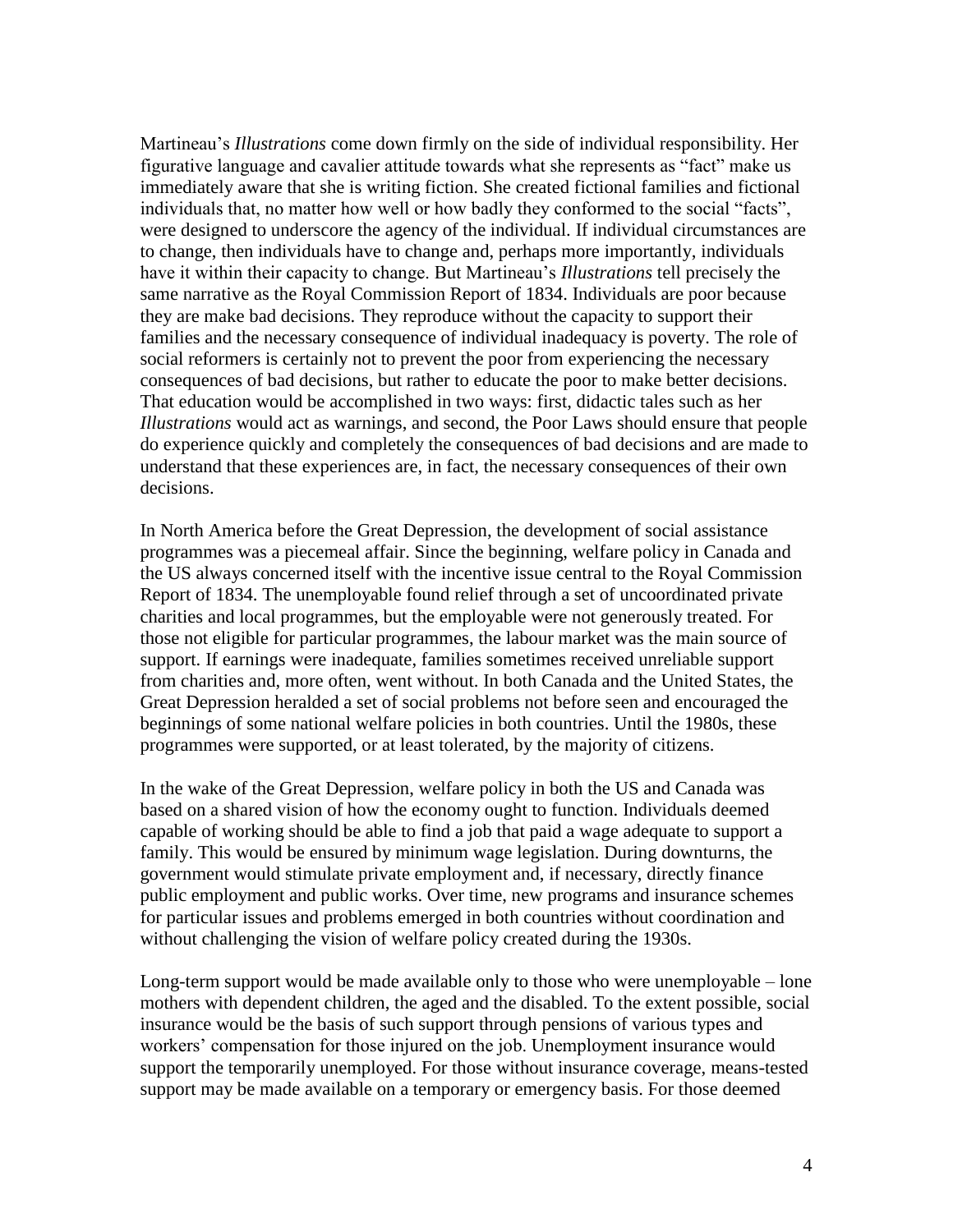employable, the expectation was always that they would earn their support in the labour market and any income support in either country was doled out on a temporary basis. Notwithstanding the changes and refinements to the systems in both countries, that basic system brought into place by the Great Depression remained largely intact until the 1960s.

In the 1960s, activists in both the US and Canada began to question the *status quo.* In the US, newly elected Democrats ushered in a series of new programmes. In 1961, Aid to Families with Dependent Children was amended to offer assistance to the unemployed. Food stamps were introduced in 1964, and the programme expanded in 1971 and 1974. Social Security amendments of 1962 and 1965 introduced federally funded social services and health care programmes for welfare recipients and the retired. The Office of Economic Opportunity was created in 1964 to fight President Johnson"s "war on poverty".

In Canada, there were parallel developments. After WWII, family allowances were introduced. Canada is a federal country, and many social welfare policies remain the responsibility of the provinces although the federal government began to take leadership to ensure similar programmes across the country. The Canada Pension Plan, designed to augment Old Age Security and private pensions, was introduced by the federal government in 1966, although planning began in the late 1950s. Quebec had objected to a national scheme, and the system was only implemented after negotiations that culminated in a separate, parallel system in Quebec. Throughout the 1960s, debates about universal health insurance similar to a scheme introduced in Saskatchewan in 1961, culminated in a series of policy changes that saw all provinces with fully complying plans in place by 1972. Income support schemes remained the responsibility of the provinces, but the federal government increased its support of provincial plans throughout the 1960s.

By the 1960s, debate about income support schemes emerged in both countries. In the US, the old liberal-conservative debate about the appropriate level of generosity was complicated by a new set of controversies emerging in the Office of Economic Opportunity. Some began to question the basic vision of New Deal policies, wondering whether all the reforms envisioned would be sufficient to eliminate poverty. This set the stage for the emergence of Guaranteed Annual Income debates.

The distinguishing feature of the North American Guaranteed Annual Income experiments is that they were based on the idea of a negative income tax. Lady Juliet Rhys Williams (1898 – 1964), a British civil servant, is credited with inventing the phrase "negative income tax". She began her career as private secretary to the Director of Training and Staff Duties at the Admiralty in 1918, and became private secretary to the Parliamentary Secretary, Ministry of Transport, 1919-1920. A member of the Liberal Party, she contested Pontypridd (1938) and Ilford North (1945), and was Honorary Secretary of the Women"s Liberal Federation in 1943.

Her ideas on income tax reform were adopted by the Liberal Party and published as a Liberal Party Yellow book. The first scheme that she produced was in 1944 for the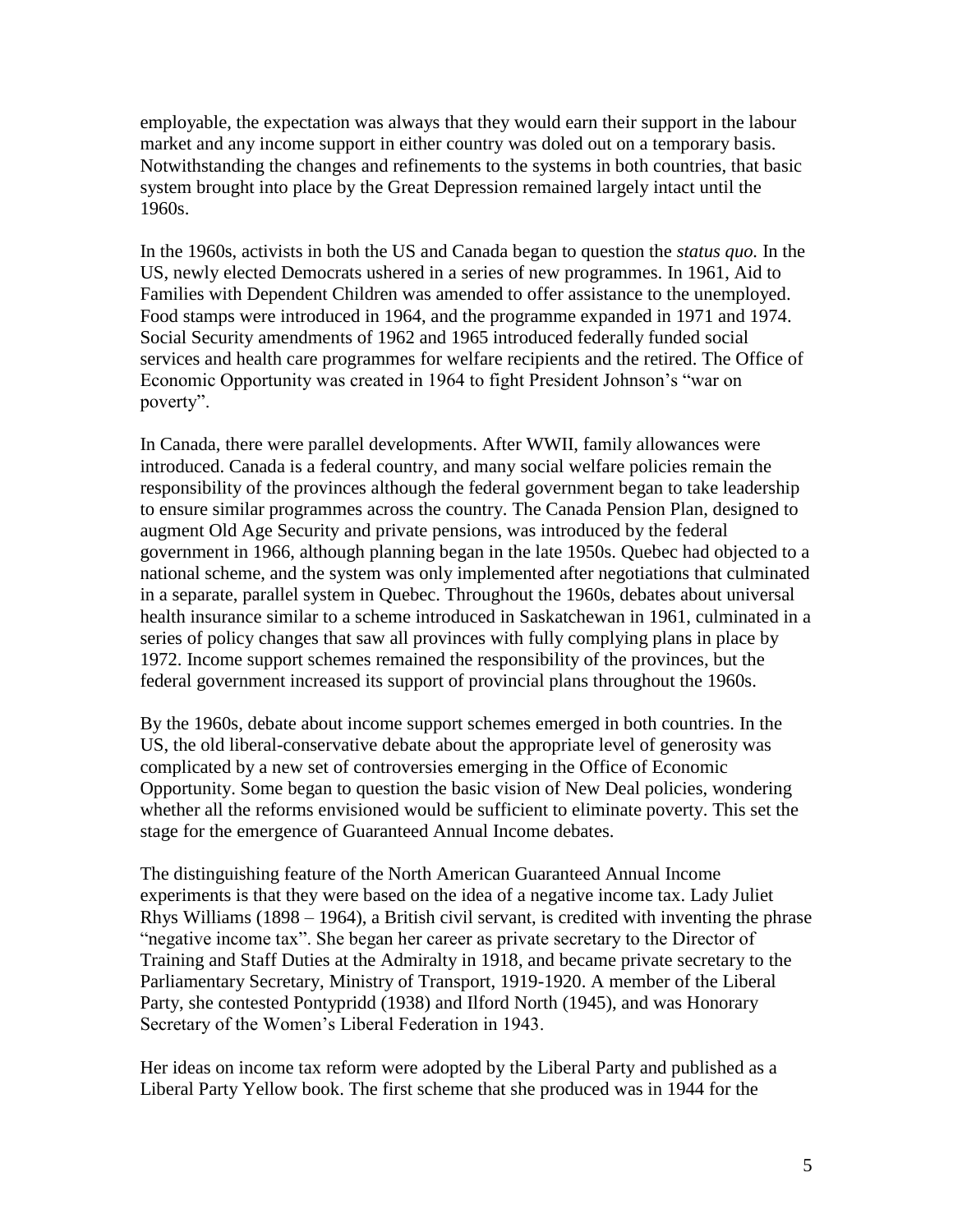reform of income tax. This was taken up by the Liberal Party and adopted as party policy and a pamphlet describing it produced. She refined the scheme in 1950 so that income tax and social security were both dealt with. She gave evidence before a Royal Commission on Taxation of Profits and Incomes on the reform of income tax. In 1945, she left the Liberals and jointed the conservative Party where she later became an influential member of the Monday Club. She maintained a large and active correspondence with politicians and economists (including Harold Macmillan and Sir Roy Harrod and JE Meade) related to her economic ideas.<sup>5,6</sup>

The most well-known advocate of the negative income tax in North America was Milton Friedman who championed the idea in *Capitalism and Freedom* (1962). Advocates of the negative income tax saw it addressing several problems simultaneously. It would eliminate the need for a minimum wage, which could be characterized as an inefficient incursion into the labour market. It would eliminate the "welfare trap" in which individuals moving off welfare and into the labour market face a strong disincentive in the form of very high marginal tax rates. Gaps in social programmes would be reduced, as the system was reformed into a seamless whole. Moreover, using a single bureaucracy to administer an income tax/social security scheme in the form of a negative income tax was bound to be more efficient than a set of parallel bureaucracies administering inconsistent and overlapping programmes. Critics responded that the potential for fraud under a negative income tax scheme would exceed that of the income tax, because the monetary returns to fraud could potentially exceed an individual"s total tax liability. This would, they argued, soon require expensive policing that would wipe out any administrative savings. More significantly, critics of the schemes worried that labour markets would suffer under a negative income tax scheme, because individuals, who would receive a minimum payout even if they chose not to work, would react to the disincentive. This last concern set the stage for the negative income tax experiments of the 1960s and 1970s.

#### III: Welfare Reform in the 1960s and the Guaranteed Annual Income

The US war on poverty was declared by the Johnson administration in 1964. At that time, there were 36 million people living in poverty (Harris 2005: 77). During the next decade, existing programmes were modified and expanded. Large new expenditures were targeted towards education, health care and housing. The GAI movement grew in the excitement of massive policy expansion. But after twelve years of significant expenditure growth, the number of people living in poverty still stood at 26 million, because most of the new money went to social insurance programmes, particularly Social Security. Direct transfers to education and health care may have improved the quality of life for many people, but had little effect on employability or incomes of the poorest.

 $\overline{a}$  $<sup>5</sup>$  Seventy-six boxes of Rhys-Williams' papers are at the British Library of Political and Economic Science,</sup> described a[t http://library-2.lse.ac.uk/archives/handlists/RhysWilliamsJ/RhysWilliamsJ.html.](http://library-2.lse.ac.uk/archives/handlists/RhysWilliamsJ/RhysWilliamsJ.html)

<sup>6</sup> After World War II, Rhys Williams served as Honorary Secretary of the Economic Section, Congress of Europe and the Hague in 1948, Honorary Secretary of the United Europe Movement, 1947 - 1958, and Chairman from 1958. She was a governor of the BBC from 1952 to 1956, and served on many boards and committees related to health and health care delivery. She wrote pamphlets, articles and books on politics, economics, philosophy and religion and had novels and plays published.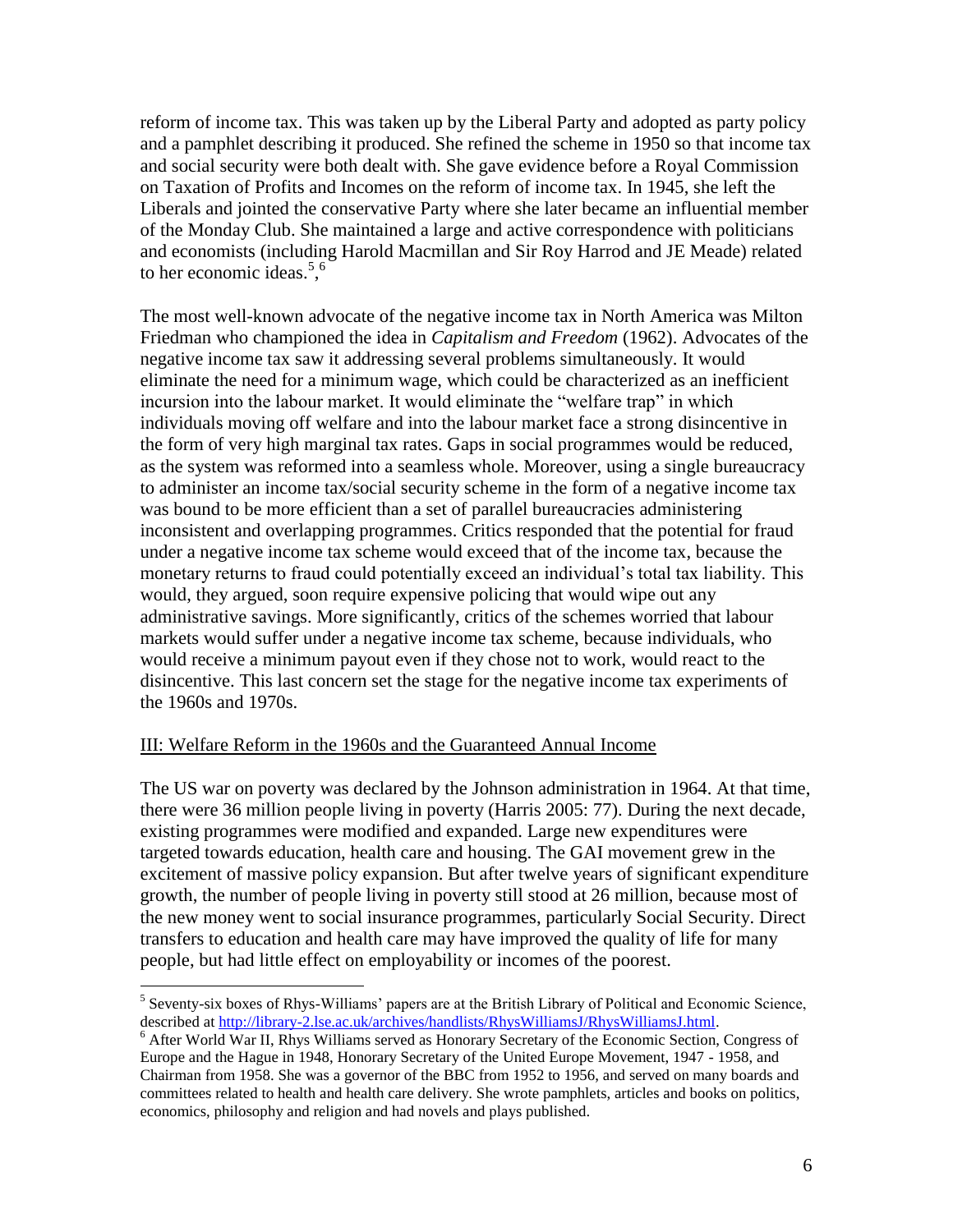During the early and mid-1960s, a large number of plans and proposals to improve the welfare scheme circulated both within and outside government. By the end of the Johnson administration, most of these proposals had been discarded as too costly. The debate was not cast simply between liberals and conservatives, or even between Republicans and Democrats. Everyone agreed that the existing system, which had grown slowly and haphazardly, needed reform. It was costly to administer, inequitable and, most damning, it seemed not to do very much to eliminate poverty.

The first antipoverty plan was introduced to the White House by Sargent Shriver, director of the Office of Economic Opportunity from 1964 to 1969. There were three components to the plan: large-scale public employment, community action and a negative income tax. In each subsequent year of his term, as part of the budget cycle, he introduced a new plan which met with a similar fate. The details differ, but all contained a negative income tax, and all were accompanied by a vast number of reports and memoranda with detailed plans for implementation. These reports took a fundamentally different position that traditional welfare advocates in the US. They included studies on the characteristics of the poor, and argued that the only way to increase income was to provide a system of supplements. They damned the piecemeal nature of the existing schemes, which introduced vast inequities between families that qualified under different programmes and excluded, in most cases, the working poor. They focused on work incentives, and documented the operation of the welfare trap. And, most significantly, they argued that the costs of a negative income tax scheme would be contained if the government maintained full employment and noted that, if the government failed at that task, the costs of the failure would (and should) be borne by the budget rather than by the poor.

Traditional welfare advocates, located largely in the AFL-CIO, the Department of Health, Education, and Welfare (HEW) and the Department of Labor, countered that the basic scheme put into place in the 1930s had never been fully implemented and never been given the opportunity to eliminate poverty. They advocated incremental changes in existing programmes, specifically increased minimum wages, unemployment insurance, the expansion of the AFDC, increased Social Security benefits, better manpower training, and full employment policies. They opposed, in principle, treating the employable the same as those who are deemed incapable of work, and many argued that the government ought to be the employer of last resort. Many of these traditionalists had played significant roles in introducing and advocating for existing programmes, and saw the criticism from the negative income tax advocates as unfair; their own schemes had never been adequately funded or fully implemented.

The OEO plan was debated from 1965 until 1969 when Johnson left office. Each year the latest plan was considered by a White House task force. In 1965, Otto Eckstein of the Council of Economic Advisors chaired one of the task forces; he was cautiously supportive and considered a number of variants. A 1966 task force recommended that a presidential commission review plans for a negative income tax. While supportive of the radical schemes, these task forces feared political opposition. A commission, chaired by Ben Heineman, was established in 1968. It reported in 1969, after Johnson had left office,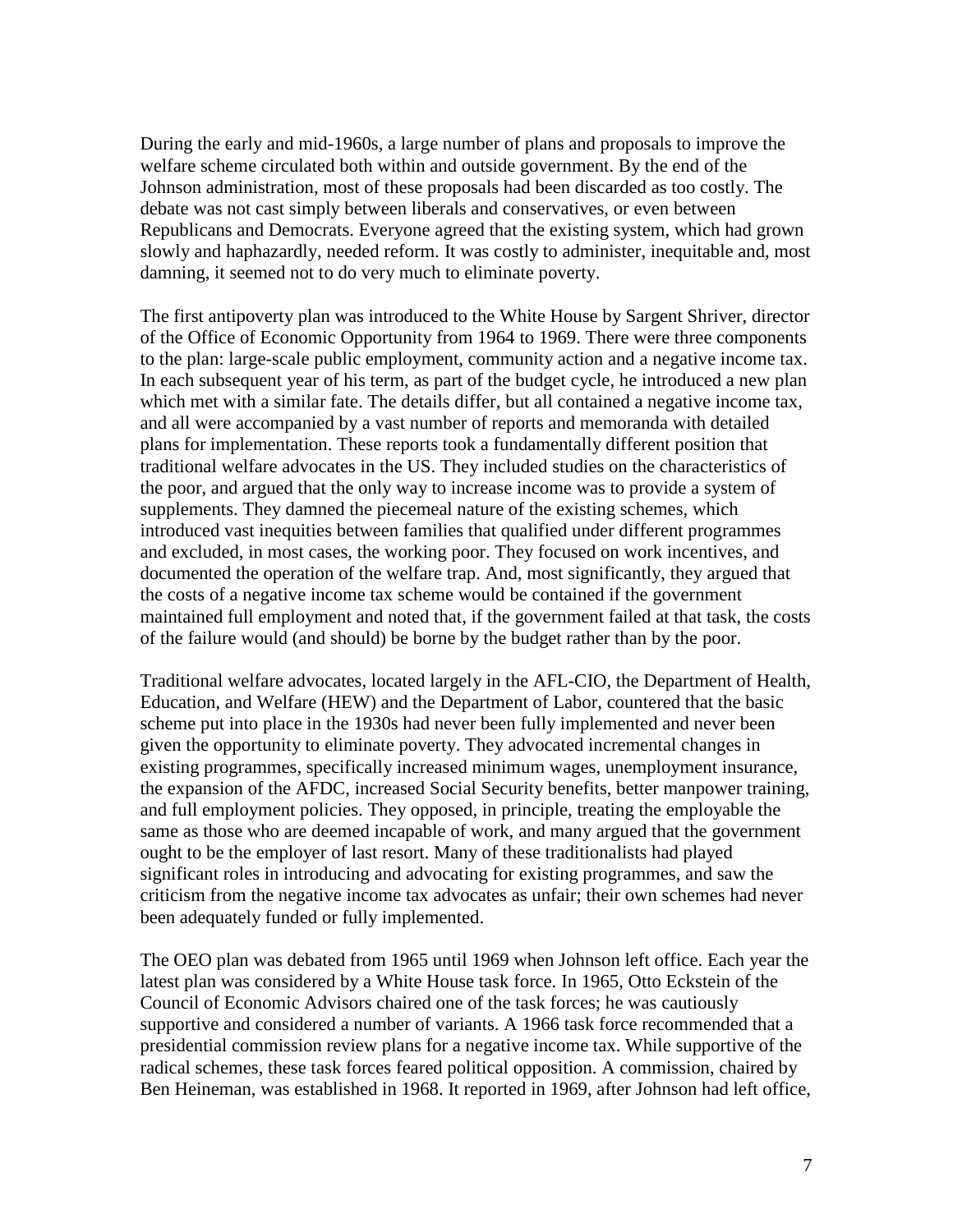and recommended that the existing welfare scheme should be replaced by a negative income tax. By then, however, the new president – Richard Nixon – had already declared support for a more limited form of welfare reform.

Nixon"s proposal began with a pre-election study prepared by Richard Nathan of the Brookings Institute. That report fit the traditionalist view. It advocated maintaining the existing programs, making benefits more generous, and increasing federal support. It continued to exclude the working poor. This proposal was debated for nearly a year, and split the new Republican administration much as earlier proposals had split the Johnson Democrats. Planners from the Department of Health, Education and Welfare argued that the Nathan plan would perpetuate existing inequities because it excluded those not categorically eligible for welfare. They proposed an alternative that would raise benefit levels for existing programmes for the aged and disabled, but would replace the AFDC programme with a negative income tax. This would make male-headed families eligible for support. Daniel Patrick Moynihan, former Democratic official then Domestic Affairs Advisor to Nixon, became a champion of the HEW plan.

The HEW plan, however, ran into opposition from administration conservatives, led by Arthur Burns, Counselor to the President. He not only opposed extending the plan to include "employables" but argued that existing eligibility should be curtailed. While he argued that existing benefit levels for the unemployable should be raised to a national minimum in all states, he argued that day care centres and training programmes should be expanded to put welfare mothers to work. Ultimately, the HEW plan was announced in 1969 as the Family Assistance Plan (FAP).

At the same time, the Food Stamp programme was expanded in 1969 to become a universal programme that mandated a minimum guarantee, in the form of coupons, to all Americans which would be reduced by 30% of earnings. In effect, this is another form of negative income tax. The two plans together would have guaranteed a minimum of \$2,400 a year for a family of four with no other income, with a tax-back rate of 65% - significantly higher than negative income tax advocates would have preferred. The childless would have received food stamps alone.

The FAP ultimately failed in the Senate. Some have argued that, although the proposal came from Nixon himself, he did not want the plan to be adopted and failed to try to gain the votes necessary for passage. HR Haldeman, Nixon"s chief of staff, published his diaries in 1994. For 13 July 1970, he notes:

About Family Assistance Plan, wants to be sure it"s killed by Democrats and that we make a big play for it, but don"t let it pass, can"t afford it.

The administration supported FAP and it passed the House in 1970, with some modifications. Then the Senate Finance Committee held hearings, and the attack was led by Republican Senators. They garnered support from traditional liberals who felt the plan not generous enough.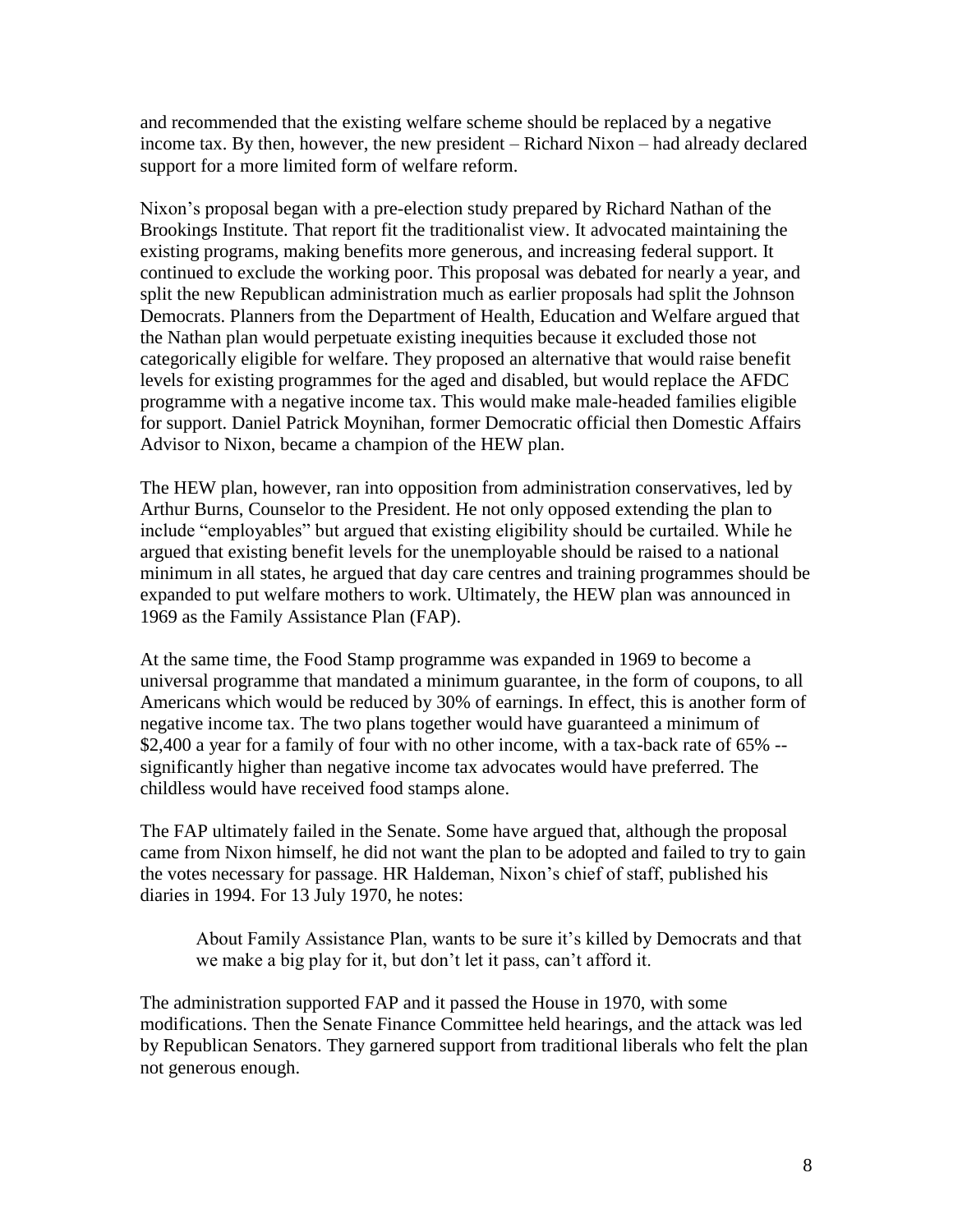In 1971, a similar plan was introduced by the administration, with one significant difference. Employables would be segregated into the "Opportunities for Families" programme run by the Department of Labor, required to participate in training and job search programmes, but ultimately still guaranteed support when unemployed. This time, the Senate Finance Committee not only defeated the bill, but substituted its own plan in the form of a "Guaranteed Job Opportunity for Families". Supported by Senator Long, this plan was designed to infuriate both liberals and conservatives. Those who could work would be guaranteed work by the government, who would pay only \$1.50 per hour up to 32 hours a week, which would generate \$2,400 per year or the same income that the FAP would guarantee a family of four. It also provided wage supplements to people employed in the private sector, and a rebate of Social Security taxes. Senator Ribicoff developed a more generous version of the original FAP, hoping to win liberal support, and it was offered as an amendment to the Finance Committee bill. The amendment was rejected, and Long"s version adopted.

The House and Senate had passed inconsistent amendments to the AFDC, and both were dropped in conference. As a consequence, AFDC remained unchanged by the Social Security Act Amendments of 1972. The rest of the system, however, was radically liberalized. Federally supported but state-run programmes for the disabled were replaced by a federally operated income assistance programme structured as a negative income tax.

The American GAI experiments began under the OEO and continued within the Department of Health, Education and Welfare after the Nixon administration abolished the OEO. The money came from the Community Action Demonstration Program, which existed from the foundation of the OEO. This fund had been used to pay for a number of somewhat radical community programs, and critics charged that the government was funding political dissent. It was easy, therefore, to divert the funding to a scheme proposed by mainstream labour economists, and supported by a government Department (Levine et al.: 97). The main goal of the experiments was to establish the size of the labour supply response to a GAI. As the data began to emerge, investigators began to ask other questions. How does a GAI affect human and other capital accumulation? What is the effect on family formation and fertility? How is health affected?

The first experiment was conducted on an urban population in New Jersey and Pennsylvania between 1968 and 1972. A second experiment was conducted in Gary, Indiana to examine the effect of a GAI on single parents. A third experiment was conducted in North Carolina and Iowa to look at the effects on rural populations. The final experiment was the Seattle-Denver Income Maintenance Experiment (SIME-DIME) which had access to a much larger experimental population. These experiments were the first large-scale social experiments and consciously modeled on techniques from the natural sciences: "we wanted to try *science* to find out something very specific" (Levine et al.: 97). The researchers used a randomly selected experimental population, and matched controls. They collected quantitative and qualitative data from both subjects and controls to determine the effect of the GAI on a wide variety of social behaviours.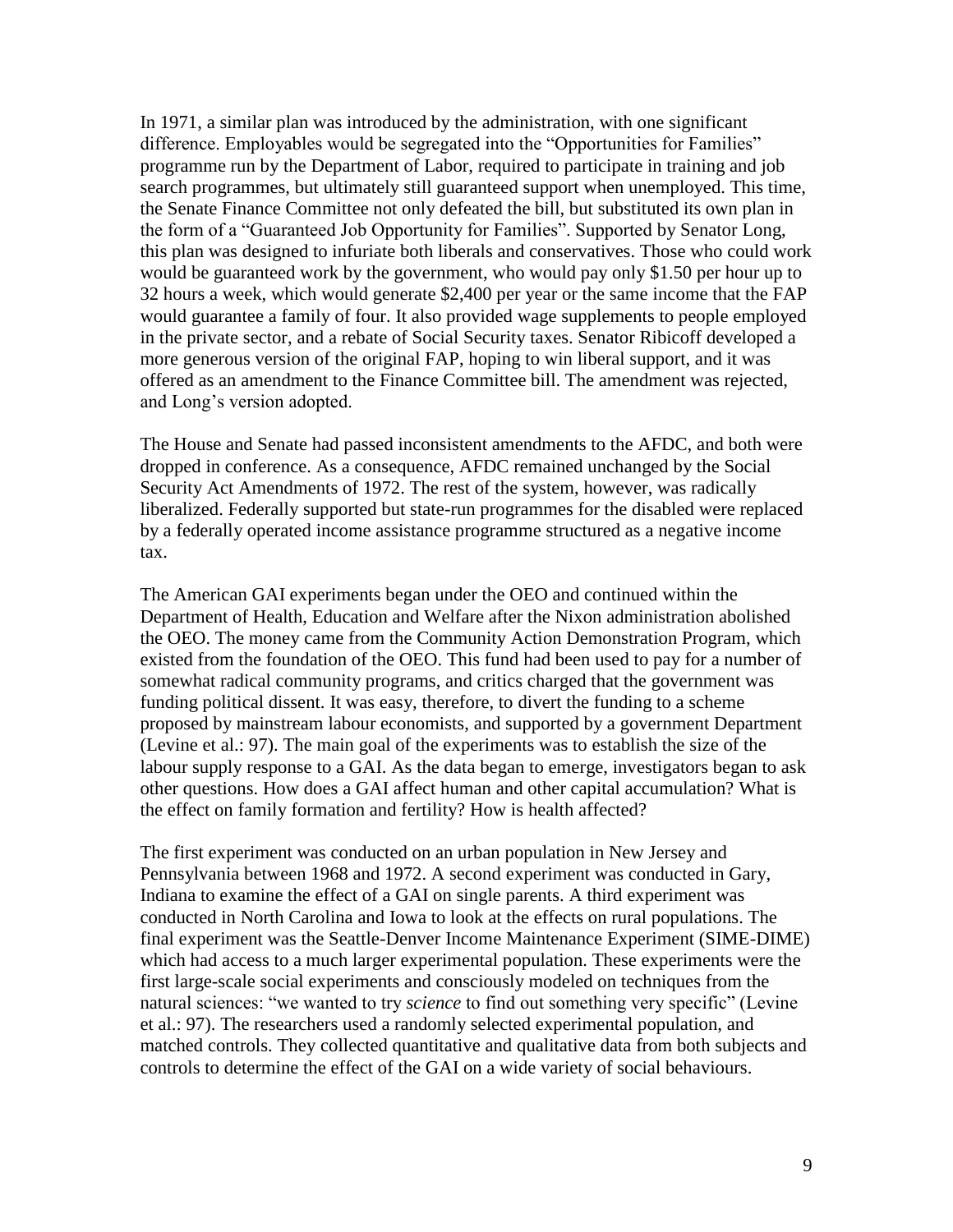The results of the experiments were debated in policy circles and in the media at two different times. In 1970, when the FAP was being debated in the House and Senate, the administration encouraged researchers to release results. These preliminary results showed very modest labour market responses, but were dismissed by critics as premature. In the late 1970s, during the discussion of Jimmy Carter's Program for Better Jobs and Income, the results again attracted attention. This time, the very modest labour market responses did not attract nearly as much attention as anther finding: researchers found a significant increase in the divorce rate. Apparently, only some choices are desirable. Critics also pounced on the small labour market responses, arguing that any response at all is a fatal flaw.

Criticism from the left focused on the "culture of poverty" – the idea that poverty did not have very much to do with income or, to put it in more modern guise, "throwing money at the problem will not fix it". The reaction from the right dismissed the GAI as politically impossible anyway, and therefore the experiments were a waste of time. When Nixon came to office, he appointed Donald Rumsfeld to head the poverty programme, and Rumsfeld brought along an assistant named Dick Cheney. Robert Levine, one of the original experimenters who went on to work for the Rand Corporation, credits Rumsfeld for saving the poverty programme by shifting them in a republican direction, towards "experimentation rather than action" (Levine et al. 2005: 98).

The experiments generally found a 13% reduction in work effort from the family as a whole, with one-third of the response coming from the primary earner, one-third from the secondary earner and the final third coming from additional earners in the family (Levine et al. 2005: 99). Since the primary earner generally worked many more hours than the secondary and tertiary earners, this implied a relative small reduction in the number of hours on the part of the primary earner. Female spouses reduced their hours and reentered the workforce less quickly after a break. Tertiary earners tended to enter the workforce later, which implies that they stayed in school longer. The biggest effects, that is, could be spun as either an economic cost in the form of work disincentives, or an economic benefit in the form of human capital accumulation. The general result that secondary earners tend to take some part of the increased family income in the form of more time for household production, particularly staying home with newborns, was found in all the experiments.

The most damning result came in the form of family dissolution rates in the SIME-DIME experiment. These results seemed to imply that black experimental families had a divorce rate 57% greater than the controls, and white experimental families had a divorce rate 53% greater than the controls. This finding caused Senator Moynihan to withdraw his support for the GAI and was largely responsible for the failure of Jimmy Carter's welfare reform scheme. Further analysis of the data, published in 1990, rejected these findings as a statistical error, and no other experiment found any effect on marital stability (Cain 1990).

In North Carolina, children in experimental families showed positive results on elementary school test scores. In New Jersey, data on test scores was not collected, but a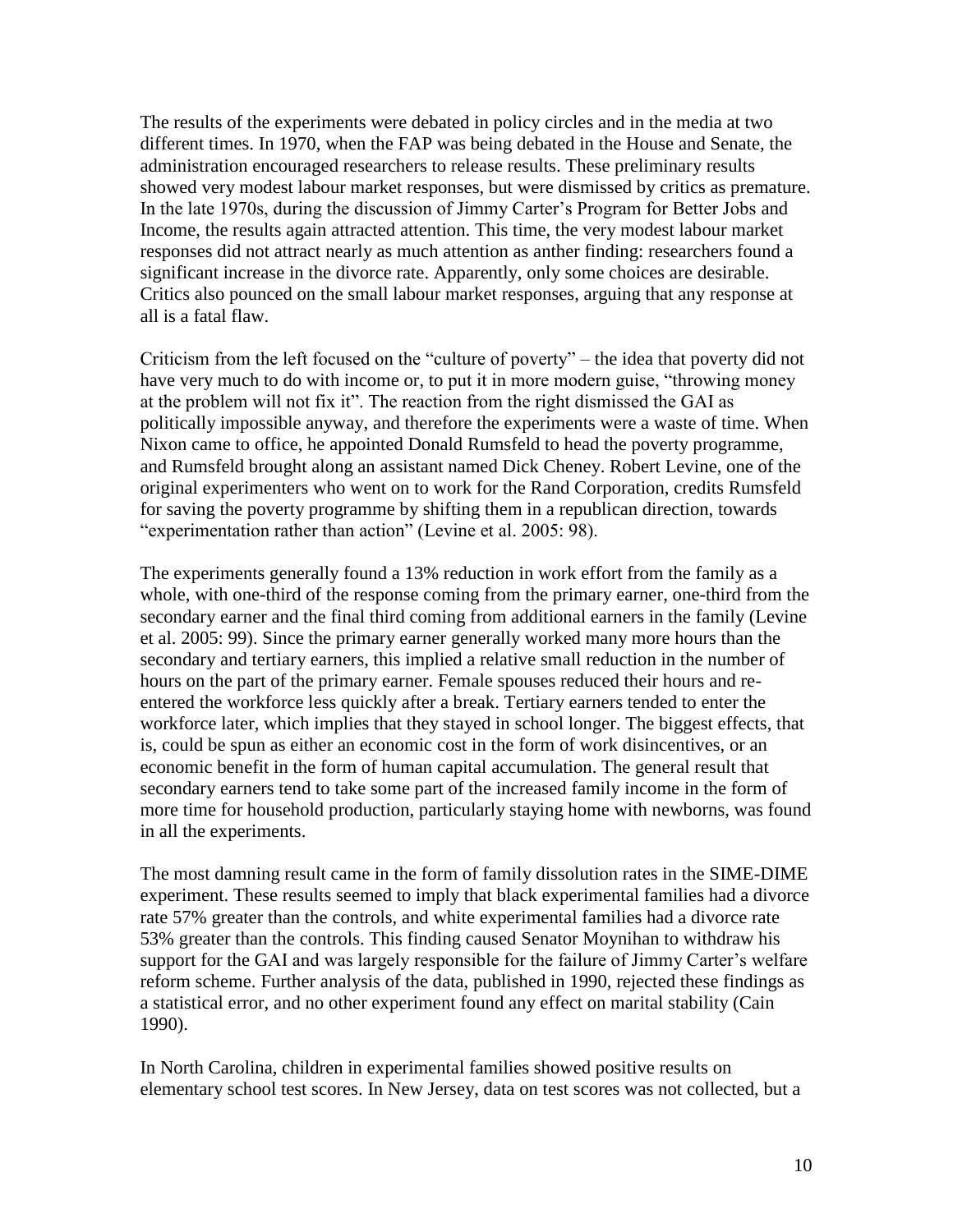positive effect on school continuation rates was found. In SIME-DIME there were positive effects on adult continuing education (Levine et al. 2005: 100). These results are all the more remarkable when juxtaposed to the academic literature that shows it is almost impossible to affect test scores, dropout rates or educational decisions by direct intervention.

Inconsistent attempts were made to collect health data, specifically on issues such as low birth weight which can be associated with significant deficits in later life. The Gary, Indiana study found positive effects on birth weight in the most at-risk groups (Levine et al. 2005: 100).

For a moment, it looked as though the war on poverty might take a new twist. The political right, however, mobilized. Opponents of welfare reform seized upon the results of the experiment to prove that a GAI was impossible. By the late 1970s, results showing very modest effects on work effort were portrayed as disastrous for the labour market. Senator Moynihan, who was initially a strong political advocate for the scheme, dropped his support when the initial (erroneous) effects on family dissolution came in. More extreme reactions came from Senator Williams from New Jersey, an opponent of the FAP, who argued that the experimental families were "double-dipping" and should be prosecuted for welfare fraud. David Kershaw, who was then running the experiments, went to great lengths to protect the confidentiality agreement experimenters had with subjects and prevent the congressional investigators unleashed by the General Accounting Office from seizing the files. Whatever the scientific merit of the experiments, the political moment for a general GAI in the US had passed.

## IV: The Canadian Experiment

The Canadian experiment came into play in a slightly different way than the US experiments. Poverty was equally a concern in Canada and the centerpiece of Canadian antipoverty legislation was the Canada Assistance Plan, inaugurated in 1967. In 1970, the Department of National Health and Welfare published a report entitled *Income Security for Canadians* (the White Paper) that proposed to reform family allowances by introducing the Family Income Security Plan. In 1971, a Senate Committee report, *Poverty in Canada*, called for a universal GAI based on the negative income tax principle. At the same time, the Quebec Commission of Inquiry on Health and Social Welfare (the Castonguay-Nepveu Commission, 1971) recommended major restructuring of social programmes in Quebec. The federal government, without provincial consultation, made major enhancements to the Unemployment Insurance Program in 1971. socialist

This was a period of significant social spending, enhanced by the political situation. The Trudeau Liberals were in a minority government position and the (social democrat) New Democratic Party held the balance of power. The Liberals were pressured by the NDP to consider social programmes in return for political support. The NDP had been vocal in support of a GAI.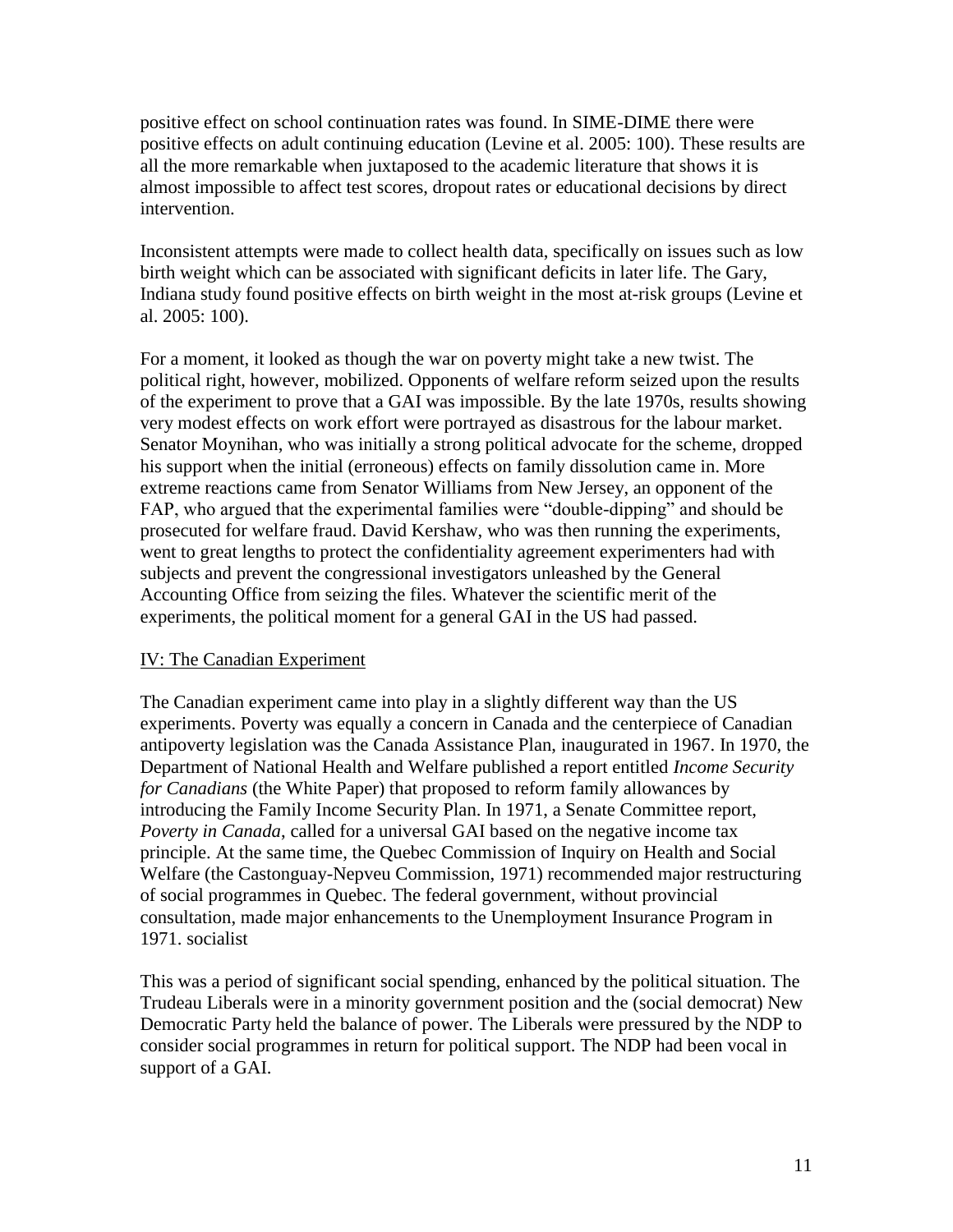This being Canada, nothing is quite so simple. The real impetus for a GAI came from a totally unexpected quarter. In 1971, a federal-provincial conference held in Victoria attempted to rewrite and patriate the constitution. On the edge of agreement, Quebec declared it could not support the "Victoria Charter" because "it failed to provide for a jurisdictional settlement in the field of social policy" and "no patriation of the constitution would be possible until those concerns were satisfied" (Van Loon 1979: 474).

Disappointment was profound. Discontent at the 1972 conference of Provincial Welfare Ministers focused on the federal government"s unilateral changes to unemployment insurance in 1971 and its proposed reform of family allowances. Several provinces demanded that the federal government hand over to them the jurisdiction and resources to fund the family allowance programme, and the Conference called for a joint review to rationalize the social security system in Canada (Johnson 1975: 457).

The Throne Speech of 4 January 1973 called for such a review and the *Working Paper on Social Security in Canada* (the Orange Paper) appeared in April of the same year and set the stage for the discussions. The GAI attracted policy attention, and policymakers were intrigued by the US negative income tax experiments. The 1971 White Paper had explicitly drawn attention to these experiments:

An overall guaranteed income program for the whole population that is worthy of consideration is one that offers a substantial level of benefit to people who are normally in the labour market. Therefore, a great deal of further study and investigation, like the experiments now under way in New Jersey and Seattle in the United States, is needed to find out what effects such a program would have on people"s motivation, on their incentives to work and save. Until these questions are answered, the fear of its impact on productivity will be the main deterrent to the introduction of a general overall guaranteed income plan. (41).

This interest at the federal level had a counterpart in the province of Manitoba, which had just elected its first NDP government under Premier Ed Schreyer. Manitoba had declared its interest in an administrative test of the GAI as early as 1971. In March 1973, Manitoba submitted a proposal for funding of a full experiment (rather than an administrative test or pilot project) to the federal Department of National Health and Welfare. It contemplated a budget of \$17 million and contemplated enrolling well over 1,000 families, with Ottawa paying 75% of the costs. On 4 June 1973, Manitoba and Canada formally signed an Agreement Concerning a Basic Annual Income Experiment Project covering cost-sharing and jurisdictional issues. The joint news release announcing final approval claimed:

The Manitoba experiment is expected to make an important contribution to the review of Canada"s social security system launched last April by all ten provinces and the federal government. (22 February 1974)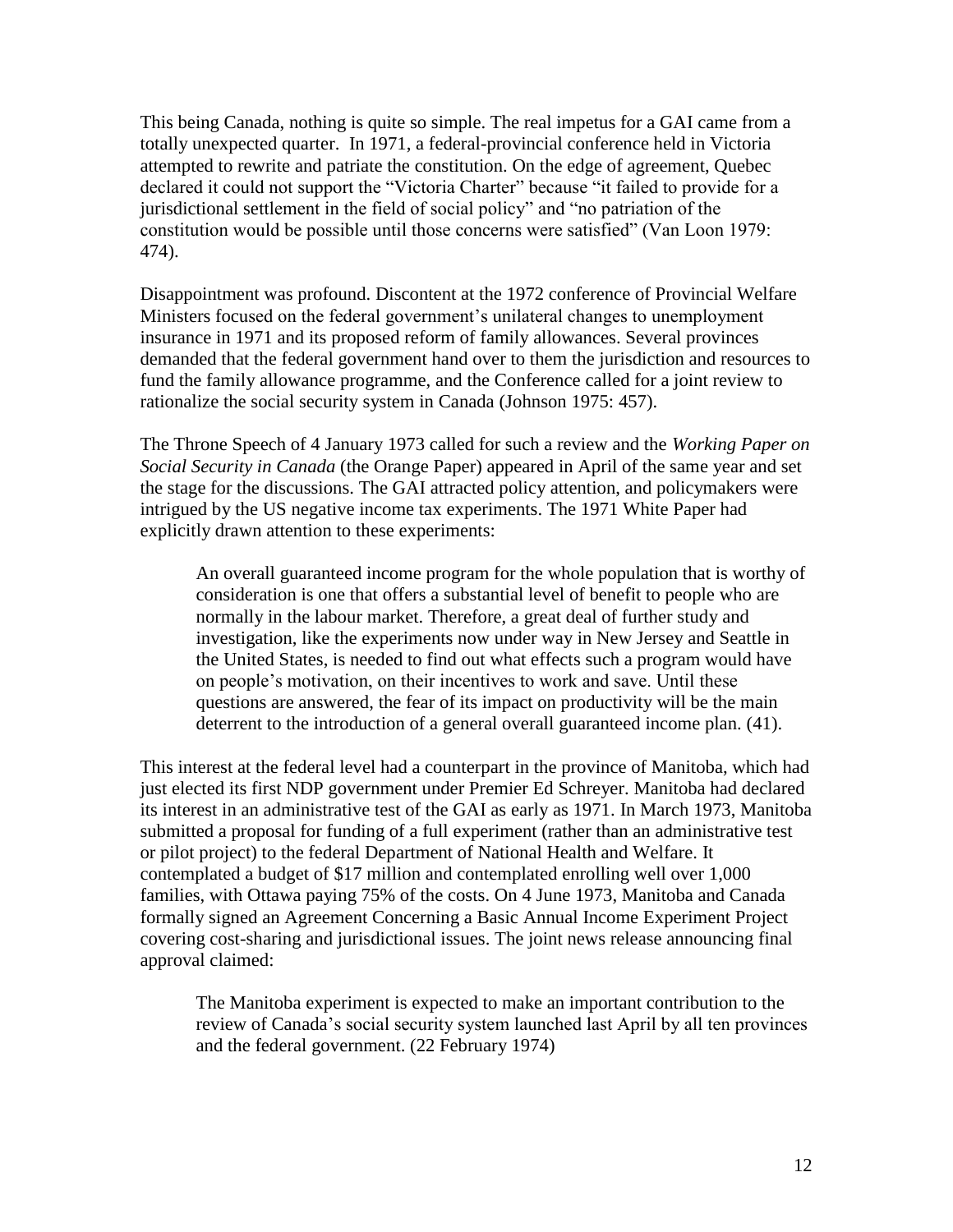The design of the project selected families from three sites: Winnipeg, the rural community of Dauphin and a number of small rural communities. The Winnipeg sample was designed along the same lines as the US experiments: subjects were randomly selected from Winnipeg, and paired with matched controls from the same community. Even though the data were collected and compiled by "family", individuals were the subjects of the experiment. The sample was dispersed. The major advantage of this design was that subject families were isolated from one another, which made it possible to vary the parameters of the negative income tax between families. The randomly drawn dispersed sample, and the use of controls, also made it possible to isolate the effects of the GAI and to draw conclusions about causation. The main goal was to gauge work response, and therefore the disabled, the institutionalized and the retired were excluded. This is the only part of the experiment that received research attention, and ultimately the findings were very similar to US findings: secondary and tertiary wage-earners tended to have a moderate labour market response, while primary earners showed little reaction.

The Canadian experiment, however, had one unique feature. It is the only experiment that contained a "saturation" site. Every family in Dauphin and its rural municipality, with a population of approximately 10,000, was eligible to participate in a GAI programme. This time, the elderly and the disabled were not excluded. The justification at the time was that the isolation of the treatment sample in the classic experiments would put families in a highly unrealistic situation, quite unlike the conditions that would attend a universal programme. The Dauphin site was explained as an attempt to answer questions about administrative and community issues in a less artificial environment (Hum and Simpson 1991: 45). The second research director, Derek Hum, reiterates the scientistic mindset of the US researchers, writing:

The notion of an experiment is exemplified by the research approach commonly employed in the natural or physical sciences. Generally speaking, the procedures entail special actions to support or falsify hypotheses under controlled conditions, where control is effected by the experimenter either by actually fixing certain conditions or statistically by randomization. The term "experiment" therefore strictly excludes "demonstrations"…. The final design of *MINCOME* may be described then as a hybrid. It conformed to the format of the "classic" experiment (the Winnipeg portion), but it also included "demonstration" aspects (Dauphin). (Hum and Simpson, 1991: 45)

Michael Laub, the first research director of *MINCOME*, explained that he had also imagined a universal programme might have macroeconomic consequences that the classic design could not answer. $7$ 

How do you introduce controls into a saturation site? The experimenters decided to create a "shadow" Dauphin by choosing families in a number of nearby, similar communities. The Dauphin sample received the treatment, but their counterparts in these other communities answered the same set of questionnaires and participated in the interviews and data collection.

 $7$  Email correspondence with Michael Laub (October 2005).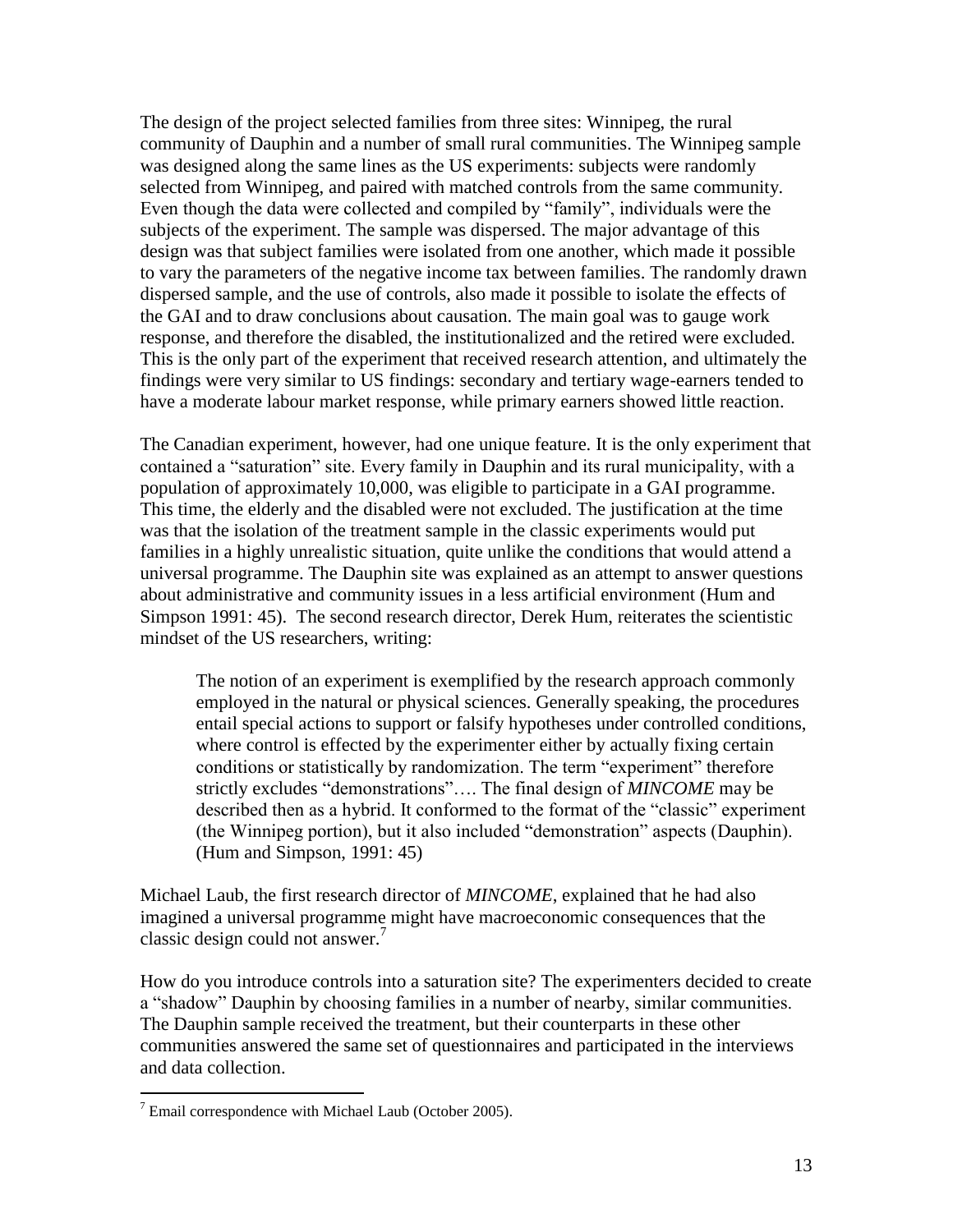The question of why Dauphin was selected as the saturation site has no simple answer. Researchers sought a community of about 10,000 people, near enough to Winnipeg that it could be easily administered, but isolated enough that it could be seen as a self-contained site. A number of other towns were considered, but all rejected because they were too close to Winnipeg and too much in the nature of bedroom communities. Dauphin was an agricultural community, isolated by roadways and geography.

The actual conduct of the experiment ran into difficulties fairly quickly.<sup>8</sup> It was understood from the outset that "research" would be a joint responsibility, but Manitoba would be responsible for administration. Midway through the experiment, with the social security review disintegrating and political support for the GAI waning, the project was altered in two ways. First, research veered away from the original focus on work incentives towards administrative issues. Second, the project was directed to adopt an "archive" strategy. That is, researchers would collect and archive data, but not engage in analysis.

The main reason for this change was financial (Hum and Simpson 1991:  $43 - 47$ ). The original budget of \$17 million was never more than a wild guess and, in the event, proved far inadequate. The inflationary price increases of the 1970s, coupled with a larger than anticipated unemployment rate, meant that the proportion of the total going to programme expenses exceeded estimates and was not under the control of the researchers. The payments to families were inflation-adjusted, but the budget was not. Moreover, these were statutory expenses. Costs for data collection would also have spiraled out of control, because wages paid to staff were not entirely under the control of researchers. Analysis was the last claim on the budget, and it was funded from an ever diminishing residual.

The first response was to cut secondary research programmes. Originally, there were to be four foci: an economic programme that centred on work incentives; a sociological programme that looked at family formation, community cohesiveness and attitudes, mobility and the like; an administrative programme and a statistical programme. The sociological programme was the first to go. The researchers used ethnographic methods that were highly suspicious to quantitatively-oriented senior research staff – open-ended interviews, participant-observer methodologies and so on. Press accounts of this research were disparaging, claiming that all privacy must be foregone by participants in exchange for a little money. Research on the farm labour supply was the next to go. It had always been seen as a concession to Manitoba agricultural interests, but of no real importance. When it became clear that no more money would be forthcoming and that the original budget would not even allow a reasonable estimate of labour response, the primary motivation of the experiments, the researchers declared the research project a "success",

<sup>&</sup>lt;sup>8</sup> The details of the *MINCOME* experiment and the way it operated come from working papers and articles, when cited, but most come from formal and informal conversations with Ron Hikel (the senior Manitoba civil servant charged with overseeing the experiment, Michael Laub (founding research director), Derek Hum (second research director) and Wayne Simpson (a labour economist who, with Derek Hum, has published some work on the Winnipeg sample).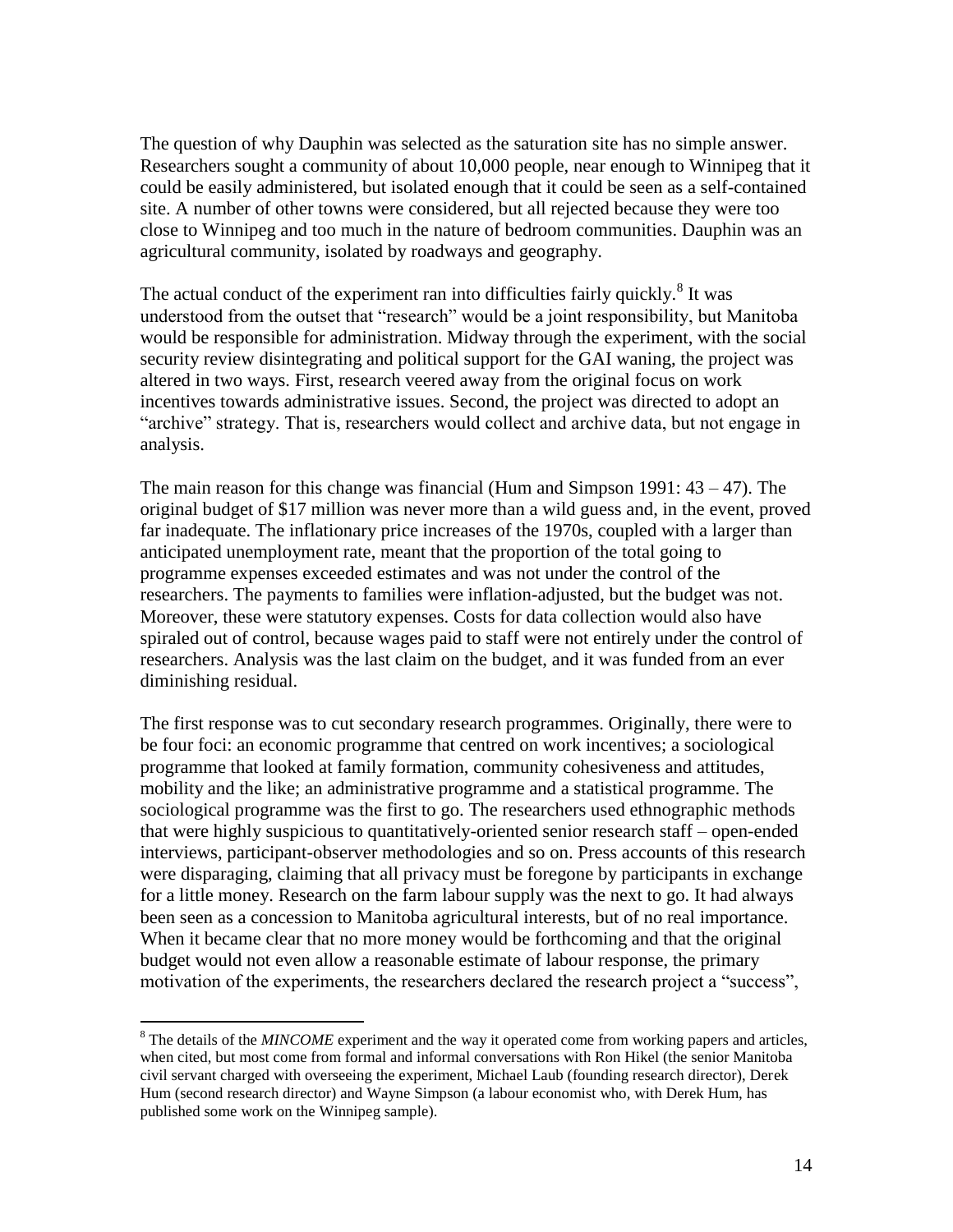shut it down, and spent the rest of the life of the project focusing on administrative issues which would be both cheap to undertake and necessary since the money still flowed to participants. The project was told to archive whatever data had already been collected for later analysis.

In the end, the project ran for four years concluding in 1979, but the data collection lasted for only two and virtually no analysis was done by project staff. Part of the explanation is a change in the intellectual and economic climate. The social security review was no longer a priority, and the GAI no longer a fashionable interest. There was no appetite, either in Ottawa or among the public, for the large and sweeping reforms that had been talked about at the beginning of the decade. The changes in government, both federally and provincially, reflected the changing mood. Neither the Progressive Conservative government of Joe Clark in Ottawa, nor Sterling Lyon"s Tories in Manitoba, were interested in continuing the GAI experiments.

The fate of the original data themselves – boxes and boxes of paper files on families containing questionnaires related to all aspects of social and economic functioning – was unclear. They were stored in an unpublicized location by the Department of National Health and Welfare. In 1981, The Institute for Social and Economic Research was created at the University of Manitoba, with funding from the federal government and a mandate to prepare the data for research. The Institute inherited a poorly organized collection with no finding guide. The *MINCOME* project staff, with no expertise in archival techniques, had simply packed up the contents of the file cabinets, copied whatever data tapes existed, and locked the doors. The federal government apparently paid rent on a downtown office suite until 1981 when, in some desperation, they convinced the University of Manitoba to take over the files. In the end, only the Winnipeg sample, and only the labour market aspects of that sample, was ever made available. I have recently discovered the original paper data archive, 1800 cubic feet of it, still in cardboard boxes and still with no finding guide, in a warehouse in Winnipeg maintained as part of the National Archives. The Dauphin data, collected at great expense and some controversy from participants in the first social experiment ever conducted in Canada, were never examined.

## V: Reconsidering Dauphin

The Dauphin saturation site is important for several reasons. The researchers believed themselves to be using a saturation site to gather data on programme administration and agricultural labour supply. Michael Laub, more prescient than most, imagined that a universal GAI might impact aggregate demand, and a saturation site might provide evidence of that effect. A saturation site, however, is a very different kind of social experiment than the dispersed samples of the other experiments, and can in principle provide a different kind of insight more amenable to sociology than to economics. Without their necessarily being aware of it, the researchers set in motion a process that can cast some light on a controversy that has characterized the social sciences since their inception. What is the appropriate unit of analysis – the individual, the family, or some larger aggregate that we might term a community? Even the dispersed samples of the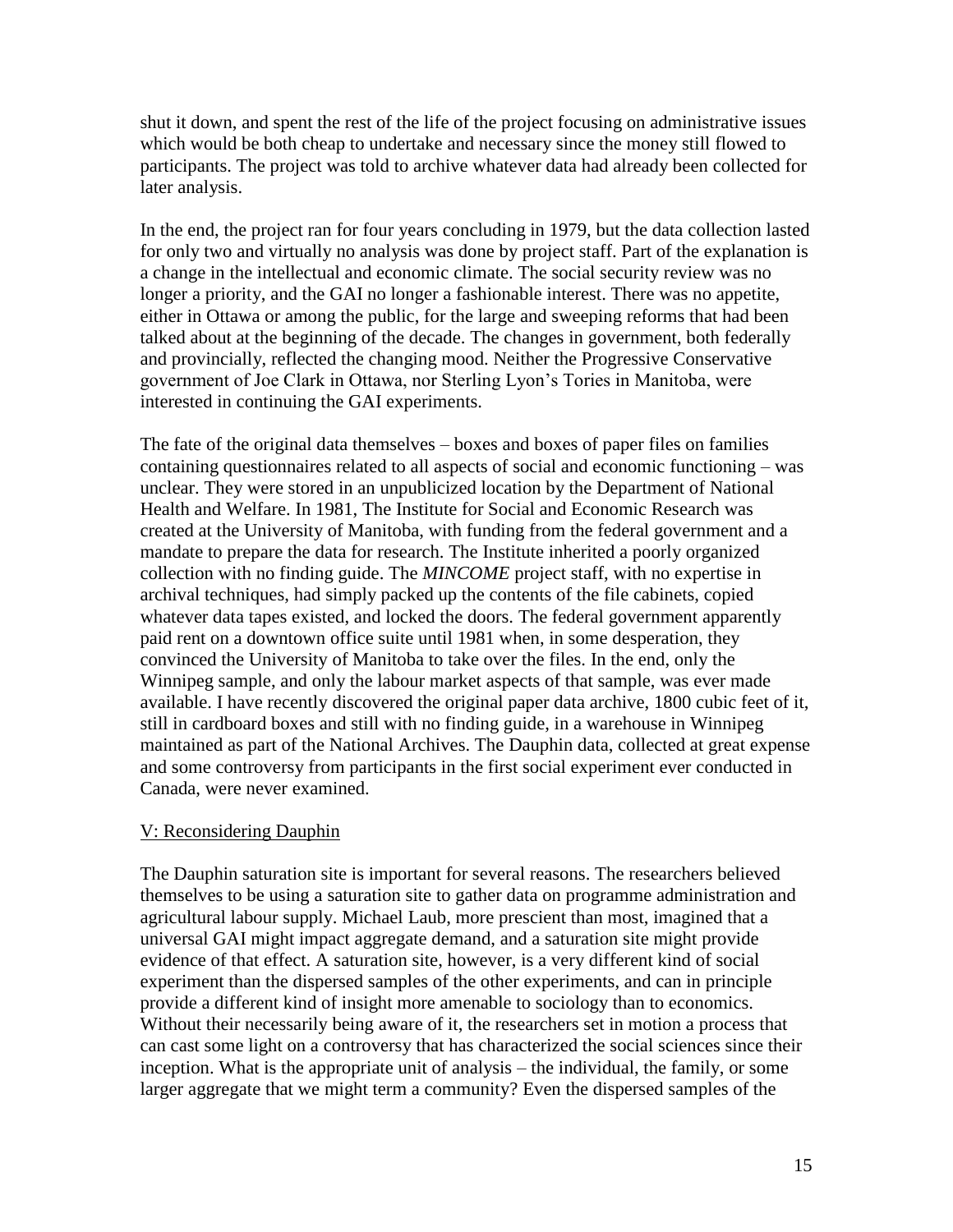original experiments were somewhat inconsistent. Data were collected and compiled by "family", but the locus of interest was the labour market behaviour of individuals. In the Dauphin sample, this issue came to the fore.

Imagine that you are a sixteen-year old boy in Dauphin in 1974, trying to decide whether to register for grade 12. Your family will come from one of three informal social classes (Rhyne 1979) $\frac{9}{2}$ . You might be "English". If so, your family probably belongs to the economic elite of Dauphin – professionals, some business owners, large landowners and many of the civil servants employed in Dauphin fell into this category. You are probably going to grade 12 and, later, to college or university in Winnipeg or Brandon. You might be Métis. Your family may well be living on the other side of the river, in a community dubbed "little Chicago", with a much lower family income. Your parents may be seasonal farm workers who experience regular bouts of unemployment. You probably do not plan to continue high school. Most likely, however, you will be "Ukrainian". Your family will probably attend one of the two large Ukrainian cathedrals in town – the Orthodox or the Catholic. Your father will probably be a tradesman or work for the railway, and your mother will be a homemaker, a nurse in the large regional hospital, an elementary school teacher or a retail clerk. Your parents may own a small business that services the agricultural community. For you, the decision about whether to continue to grade 12 will be difficult. There are good jobs for strong boys without a high school diploma in Dauphin in 1974; you could work for the railway, in the trucking industry or in the trades like your father, and expect a decent lifetime income. You may experience considerable family pressure to contribute to family income. Grade 12, and ultimately university, will not be a foregone conclusion.

To make your decision, you (and your parents) will take into account the probable income your family will receive next year from all sources, including the GAI. Your decision, even in the classic experiments, would be useful because researchers could know how the extra income security associated with the GAI would affect incentives for human capital formation. In Winnipeg, however, you would be making that decision in isolation from other young people whose families could also benefit from the GAI. In Dauphin, not only would your decision be affected directly by the expected income associated with the GAI, but also by the fact that all your friends would be making a similar decision and all could expect to benefit from the GAI if family income warranted it. That interaction effect would show up in Dauphin, but not in the classic experiments. Analysts could, in principle, determine the full effect of the GAI in Dauphin, which would work both directly and indirectly through changes in social attitudes. But the price they pay for knowing the full effect is that they cannot get a precise estimate of the direct effect of the money on human capital formation. The two parts of the experiment, therefore, yield two different kinds of evidence. The classic experiment, in Winnipeg, yields good data for labour economists. The Dauphin experiment yields fascinating data for sociologists.

 $9$  Darla Rhyne completed a sociology thesis at the University of Toronto in 1979, under the supervision of James Turk, on class and ethnicity in "River City", the pseudonym for Dauphin. She was one of the controversial ethnographers, who lived with families in Dauphin and collected data on all aspects of social life.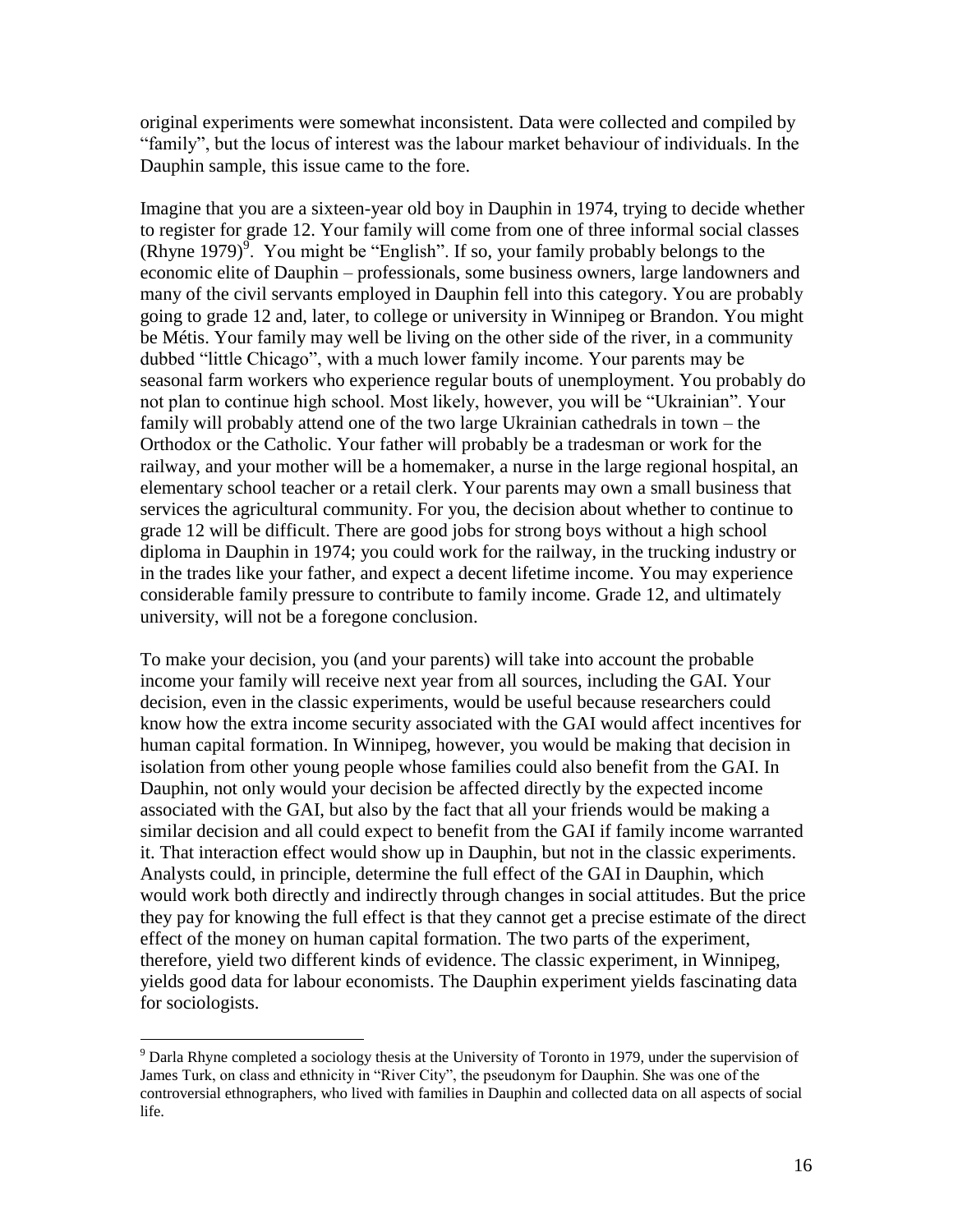The question of the appropriate unit of analysis has a long history in social science and, particularly, in antipoverty policy. In the mid- $19<sup>th</sup>$  century, political economists who favoured the New Poor Law emphasized the agency, and the responsibility, of the individual. If individual circumstances are to change, then individuals have to change and, perhaps more importantly, individuals have it within their capacity to change. That was not, however, the only approach of social theorists during the period. William Farr, under whose supervision the 1851 British census was conducted, was a population health expert and sanitary reformer. Farr downplayed the idea of individual agency and suggested that individuals and families are who they are and do what they do because of the circumstances that govern their lives, including where they live and how much money they have. To change the individual, one must change the environment – fix the water supply, build the sewers, clean up the housing and the streets, and provide adequate subsistence so that individuals and families can make better decisions. The central problem, in Farr"s estimation, was how one could intervene in a way that improved the capacity of families to make better choices without creating disincentives for individuals and families to work and to strive to better their own conditions. This mid-19<sup>th</sup> century debate repeated itself in the social policy debates of the next century and a half, and still continues. Quite unwittingly, the *MINCOME* researchers set the stage for an investigation of these two worldviews, by including a saturation site in Dauphin.

When I decided to investigate the Dauphin site for evidence that could illuminate this controversy, I was confronted with 1800 dusty boxes, and traces of a few obsolete data tapes. I wondered if we could examine the consequences of the *MINCOME* experiment by taking advantage of a unique population health database maintained in Manitoba. Some US experiments had gathered data on health outcomes, and we might be able to replicate some of their findings (Kerachsky 1977, Lefcowitz and Elesh 1977). Before I could justify access to that data, however, I needed some evidence that it could, in principle, work. One of the effects that we expected might occur was that more adolescents, and especially more adolescent males, might continue high school beyond the mandated age (Mallar 1977; Maynard 1977; Maynard et al. 1979; McDonald and Stephenson 1979; Rea 1977; Weiss, Hall, Dong 1980). We accessed aggregate data from the Department of Education, presented in Figure 1 below.

Grade 11 enrollments as a percentage of the previous year grade 10 enrollments show a similar pattern. We could not disaggregate by gender. This figure is based on aggregate enrollment data provided by the Department of Education and does not control for underlying population dynamics. However, the population was stable and there were no classification issues that we are aware of. Money flowed to Dauphin families from *MINCOME* between 1975 and 1978. Dauphin students seemed more likely to stay in high school than their rural or urban counterparts, during the experiment while they were less likely than their urban counterparts, and not significantly different from their rural counterparts, either before or after the experiment. We suggested that if aggregate data could pick up such an effect, the detailed individual data maintained in the population health database would be much more useful.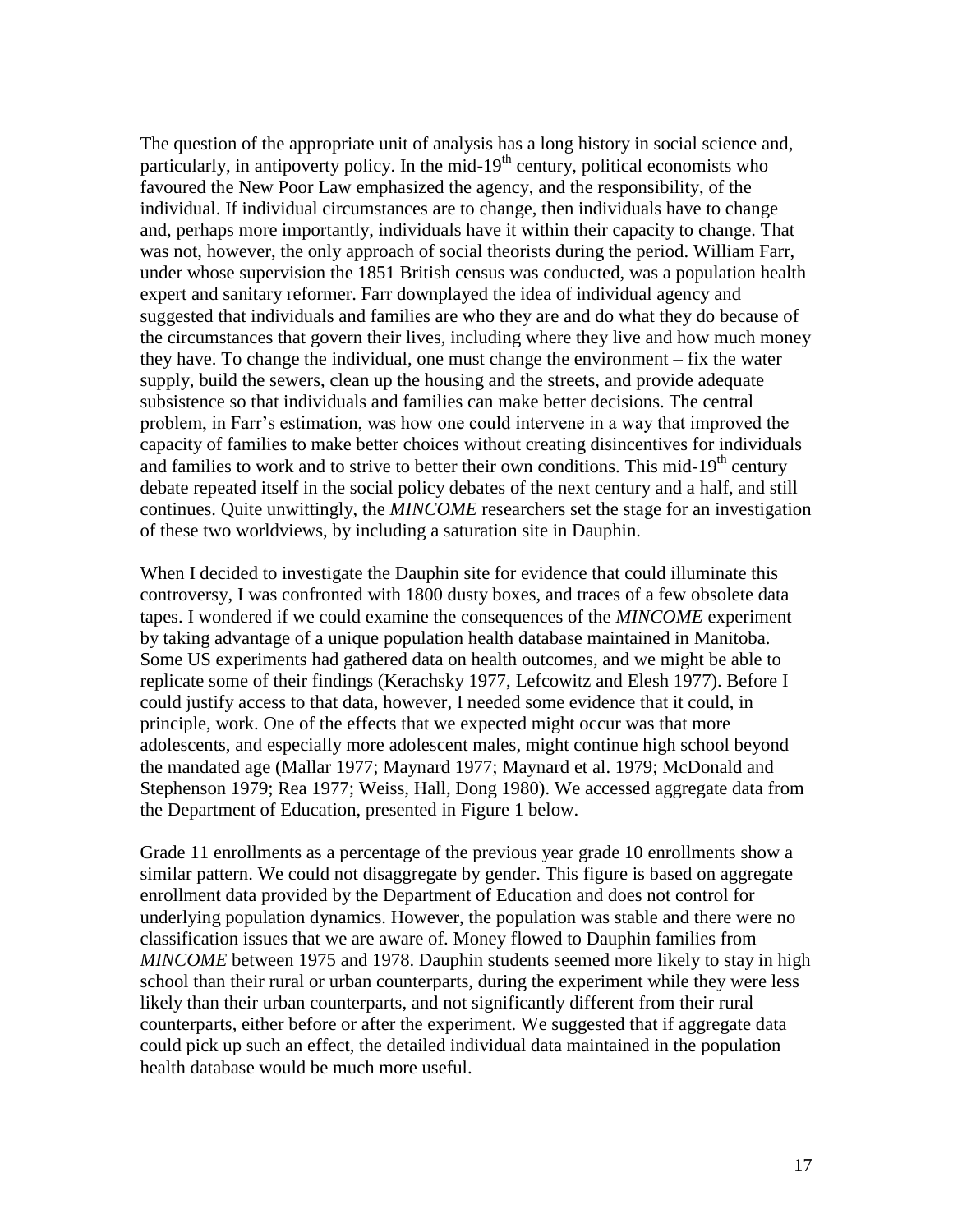FIGURE 1



Intrigued, Manitoba Health allowed access to the medicare data, which extends back to 1970, and CIHR funded the project. Ethical consideration would not allow us to identify families in receipt of income assistance through *MINCOME*, so we decided to look only for the community-level consequences of *MINCOME* such as we thought we had discovered traces of in Figure 1. But we needed a theoretical justification for why we expected to find effects on population health when only some families received support under the programme.

Income security is conceptualized in many different ways in the social science literature. Sometimes it is treated in a way that makes it virtually indistinguishable from socioeconomic status or poverty (Luckhaus 2000). More often, it is conceived as periods of time on social assistance, or periods of time below some significant marker such as the Statistics Canada low-income cutoff (LICO) (Sandefur 1997, Yelowitz 1996, Harris 1996). We are using the concept in a way that is more common in the economic literature: income security exists when the future risk of falling below a particular income level is minimized (Bertola 2004). That is, the GAI is conceived as an insurance policy. In the same way that people who buy fire insurance on their houses perceive the policy to be beneficial even if they never collect, the GAI benefited everyone in the saturation site, including families that never collected payments under the scheme. The benefit to those who did collect payments is obvious, but those whose incomes exceeded the threshold and therefore did not qualify still benefited from the reduction of risk. Because this is an agricultural community and even those working in other sectors had incomes dependent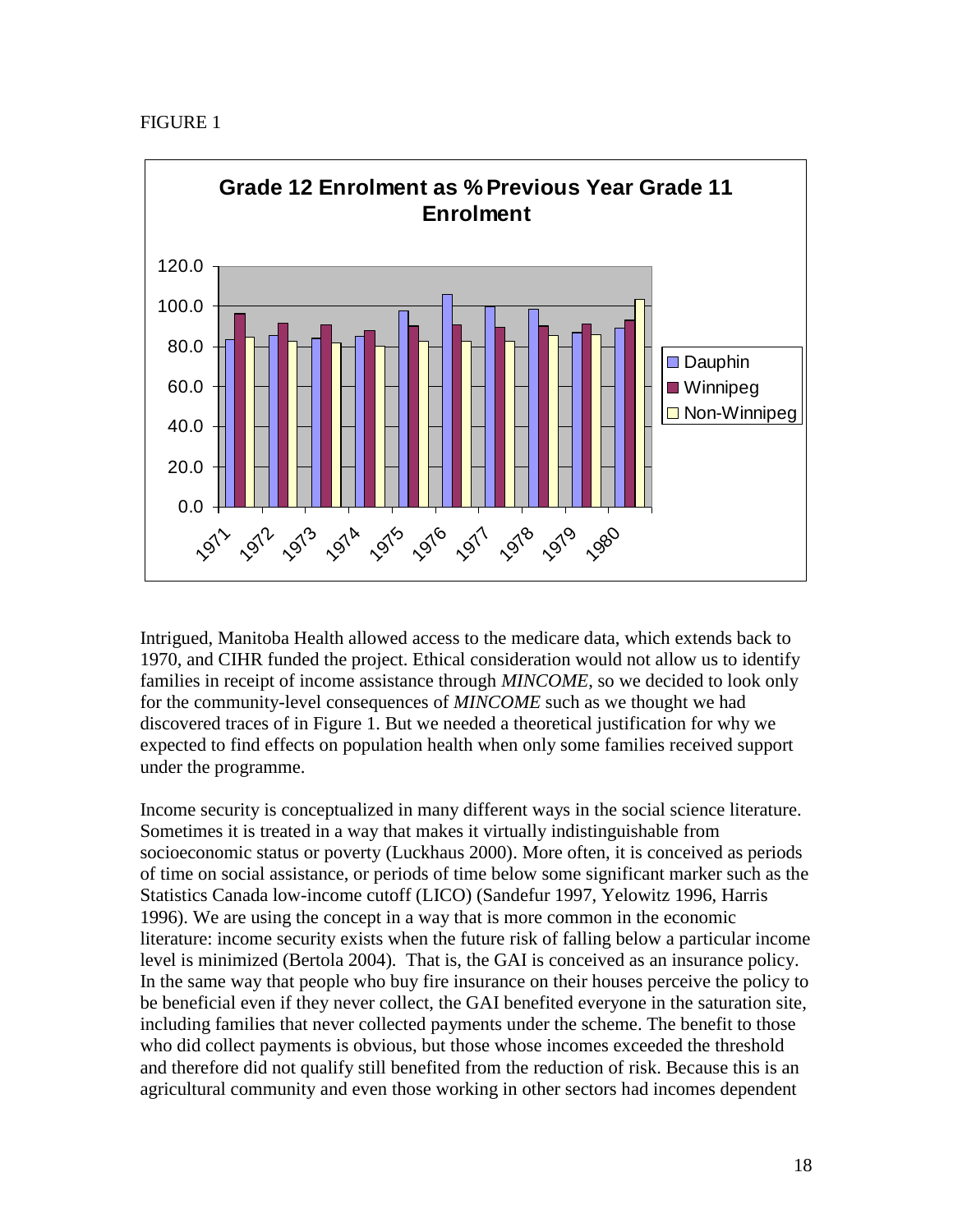on harvests and agricultural prices, few people knew in advance whether they would qualify or not. The health benefits, including the willingness to allow potentially useful adolescent children to stay in school rather than encouraging them to work, is dependent on perceived risk and not directly on whether the family qualified for support after the fact.

Since *MINCOME*, Evans and Stoddart (1994) developed a conceptual framework that emphasizes the social determinants of health. In the tradition of William Farr, Evans and Stoddart argued that economic well-being is fundamental to the health of populations. However the precise pathways by which income influences health outcomes are less clear. Research has examined the relationship between health and each of the related concepts of mean family income, income distribution and the incidence of poverty. Our focus is on a different dimension of economic well-being: income security, which is a concept distinct from income or socioeconomic status. Income security, the guarantee that all participants can expect a basic annual income whether or not they work, gives people a longer planning horizon, allowing them to get beyond just making ends meet. Moreover, a universal program avoids targeting individuals because they are "unemployed" or "single parents". Universality promotes social cohesion; a universal guaranteed annual income becomes a shared social experience rather than simply an individual benefit. At least some of the US researchers focused on these community aspects of the GAI (Ladinsky and Wells 1977).

For some individuals, whose families were promised income security during particularly vulnerable periods of their lives, the health and social consequences may have lasted much longer than the experiment (Brownell et al. 2004a, 2004b, Chen et al. 2002, Connor et al.1999, Haveman et al.1994, Hertzman 1999). Adolescents, for example, may have been able to graduate from high school, rather than entering the labour force earlier or working on family farms. Figure 1 summarizes aggregate enrollment data that seems to suggest that an unusually large "lucky cohort" of adolescents in the saturation site did continue in high school during the experiment. Their contemporaries elsewhere in rural Manitoba, by contrast, seemed to follow earlier patterns of leaving school before graduation. The life chances of adolescents in the experimental site may have been permanently altered and, although more tenuous, their own children may have benefited from the better economic outcomes of their parents (Haveman et al. 1994, Hertzman 1999). In Manitoba as elsewhere, young children in rural areas suffer higher rates of accident and injury than their urban counterparts (Brownell et al. 2002, Brownell et al. 2004). Did young children in the experimental site have better outcomes than their counterparts elsewhere because an income guarantee for their parents made it less likely that children would undertake age-inappropriate tasks during a harvest, or more likely that adult supervision would exist?

Our data allow us to revisit the experimental population more than two decades later, in order to document any lifelong health and social differences. Several other Canadian provinces have organized data in a similar fashion, but the breadth and depth of the Manitoba database with a population-based research registry offers unique opportunities. The research registry contains no names or street addresses, but it does include an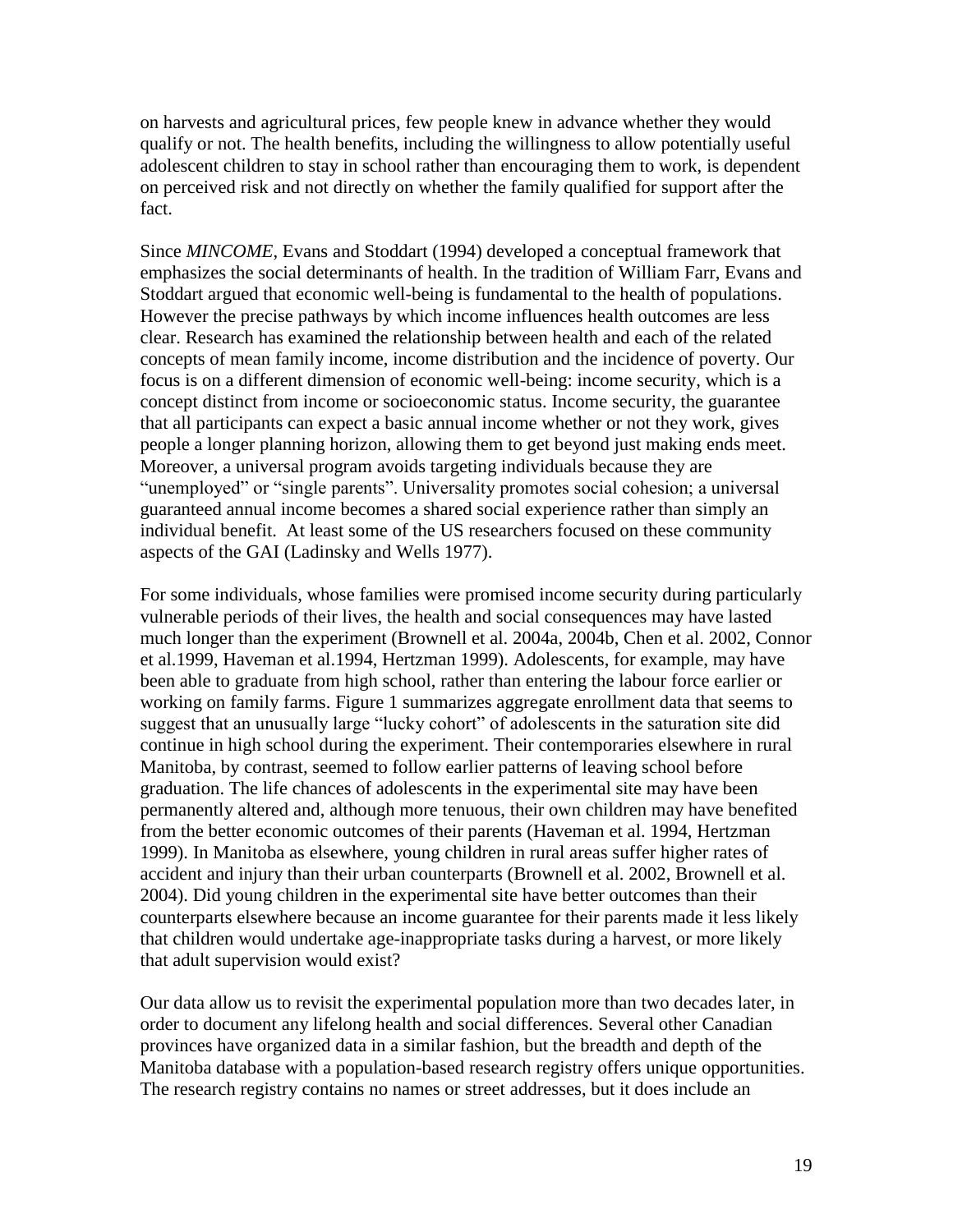encrypted number assigned to each resident by Manitoba Health. It also contains demographic characteristics, family composition, dates of arrival and departure including births and deaths, and place of residence (a 6-digit postal code). Time-sensitive data elements (place of residence, family composition) are updated using "snapshot" registries provided every six months since 1970 (Roos and Nichol, 1999). This registry includes all Manitobans registered to receive health care, making it possible to track residence in Dauphin during *MINCOME*, as well as moves into, out of, and around the province. Births and deaths in Dauphin and elsewhere can also be tracked. The encrypted identifier allows for linkages across databases and years of data, making it ideal for both crosssectional and longitudinal research.

The Repository is a collection of administrative databases that holds records for virtually all Manitobans" contacts with the health care system, as well as more recent data from the education system and family services system. The health data are available from 1970 on, and the education and family services data are available for the past decade. The health data have been extensively validated for research purposes (Roos and McNicol 1999; Roos et al. 1993, Metge et al. 1999, Robinson et al. 1997).

One of the strengths of the original experiments, however, is that they used a case-control methodology. We can find everyone who lived in Dauphin during *MINCOME* and was therefore eligible for income-contingent supplementation. But we have no way of finding the original controls. We decided to use a quasi-experimental design to construct a new cohort of controls, this time correcting the ambiguity in the original design that made it unclear whether individuals or families were the primary unit. We hard-matched on geography, because we decided that living in a small rural prairie town in the mid-70s was fundamentally different than living in an urban centre. Moreover, we decided not to select controls from small towns in the north of the province, because these towns would have much higher aboriginal populations<sup>10</sup> than did Dauphin, would have very different access to health care services and would be largely devoted to resource extraction which would generate very different patterns of health care use. Our controls were selected from small towns very much like Dauphin, and rural municipalities, in south and central Manitoba. We matched each subject to three controls using propensity scores on age, sex, family size, whether or not the individual was part of a single-parent female-led family and whether the individual lived in a small town or rural area. A check of the matches showed 99% of those under 60 in 1974 matched exactly on age and sex, while more than 95% matched overall.<sup>11</sup> Then we tested subjects and controls on all community-level variables reported in the 1971 census and found significant differences between subjects and controls only on the percentage of farmland planted in oilseeds.

 $10$  Aboriginal Canadians have much poorer health outcomes, but the reason we excluded sites with large numbers of First Nations people is that First Nations healthcare is delivered and financed in fundamentally different ways from that of other Canadians. In particular, people who live on reserves at least part of the time will normally not access physician services for primary health care, because they will receive that health care from nursing stations or health centres.

<sup>&</sup>lt;sup>11</sup> Since women have a greater life expectancy than men, we couldn't find perfect 3 perfect matches for every man over 65. In that case, we selected the best match using propensity scores.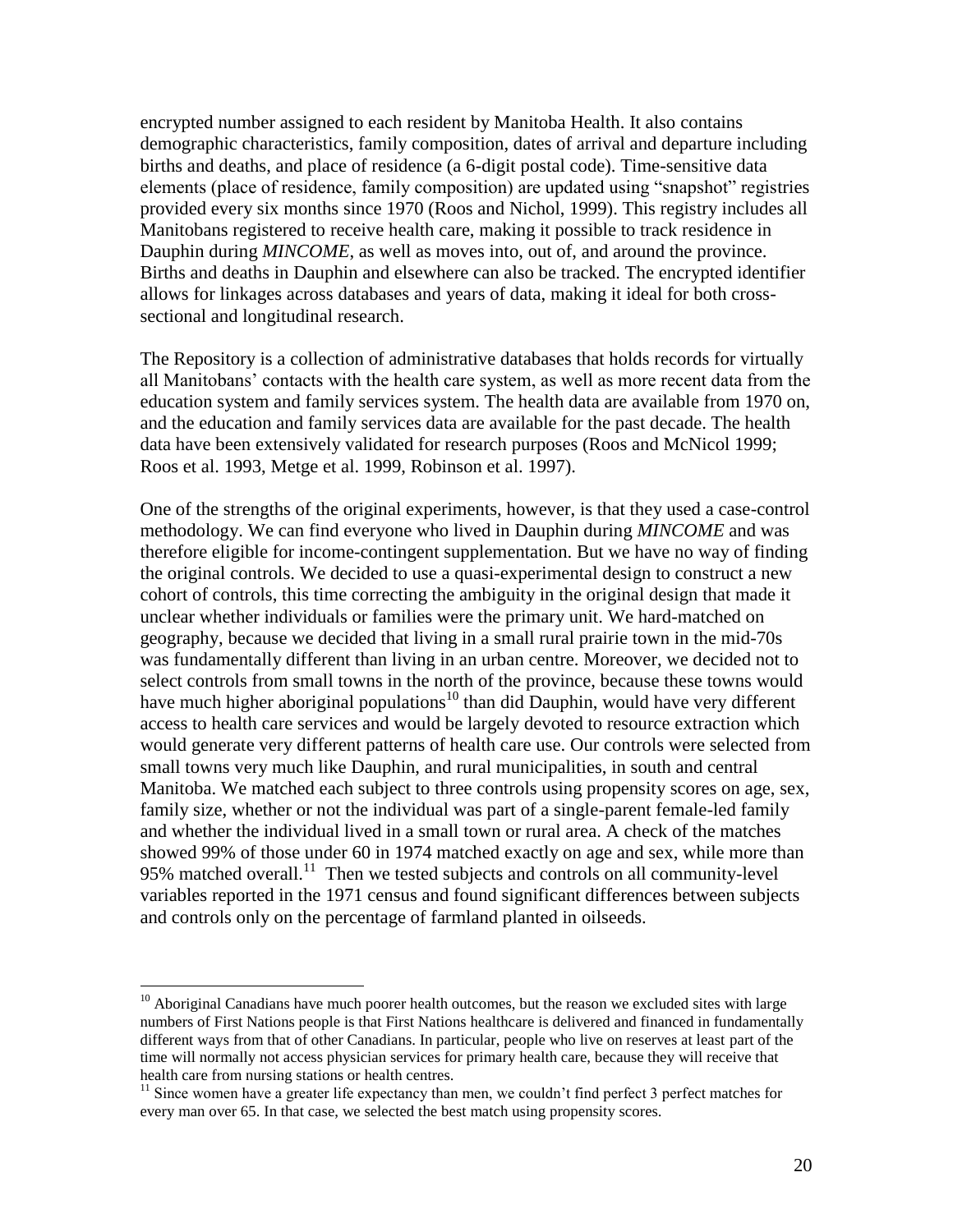## VI: Quasi-Experimental Outcomes in Dauphin<sup>12</sup>

All reported outcomes show significant differences between people who were resident in Dauphin during *MINCOME* and controls matched by age, sex, rural or town residence, and whether or not the individual is a member of a female-led lone parent family. We have dubbed all Dauphin residents experimental subjects, whether or not their family received income support through the *MINCOME* programme because they were all eligible for income support if their other income warranted support.

#### We found:

 $\overline{a}$ 

- 1. Effects on Fertility:
	- a. Before *MINCOME*, women aged less than 25 years in Dauphin were more likely than the controls to have given birth. By the end of *MINCOME*, they were significantly less likely than the controls to have given birth.
	- b. Total number of births to women less than 25 in Dauphin was significantly higher before *MINCOME* and significantly lower by the end of *MINCOME.*
	- c. These patterns are also observed for women aged under 19, but the relatively small numbers of births make the results not significant.
- 2. Effects on hospitalization:
	- a. Subjects were more likely to be hospitalized, more likely to spend more days in hospital, and more likely to have longer stays than controls before *MINCOME.*
	- b. By the end of the period, the results were reversed.
- 3. Effects on hospitalization with mental health diagnoses:
	- a. The same patterns held for mental health hospitalizations.
- 4. Effects on hospitalization for "accidents and injuries":
	- a. The same patterns held for accidents and injuries.
- 5. By 1985, seven years after the money stopped flowing, there were no significant differences between Dauphin and the controls on any measure.

We also modeled these results using a segmented time series model, and found that both subjects and controls had declining fertility and declining hospitalization throughout the 1970s, but the rate of decline was more rapid in Dauphin during *MINCOME*.

We attribute the fertility patterns to decisions by young women to stay in school rather than marrying young. Interviews with expert witnesses did not identify other variables specific to Dauphin that might have accounted for the observed outcomes. The social changes in the 1970s would have impacted different communities at different rates, but because we drew our controls from a number of different but similar communities, we should not find significant differences between subjects and controls.

 $12$  The outcomes summarized in this section are the result of statistical research jointly conducted by Evelyn Forget, Noralou Roos, Wayne Simpson and Derek Hum. Oke Ekuma and Charles Burchill were our programmers. These results will be formally released in a technical report after vetting by Manitoba Health, which is a requirement of our data access.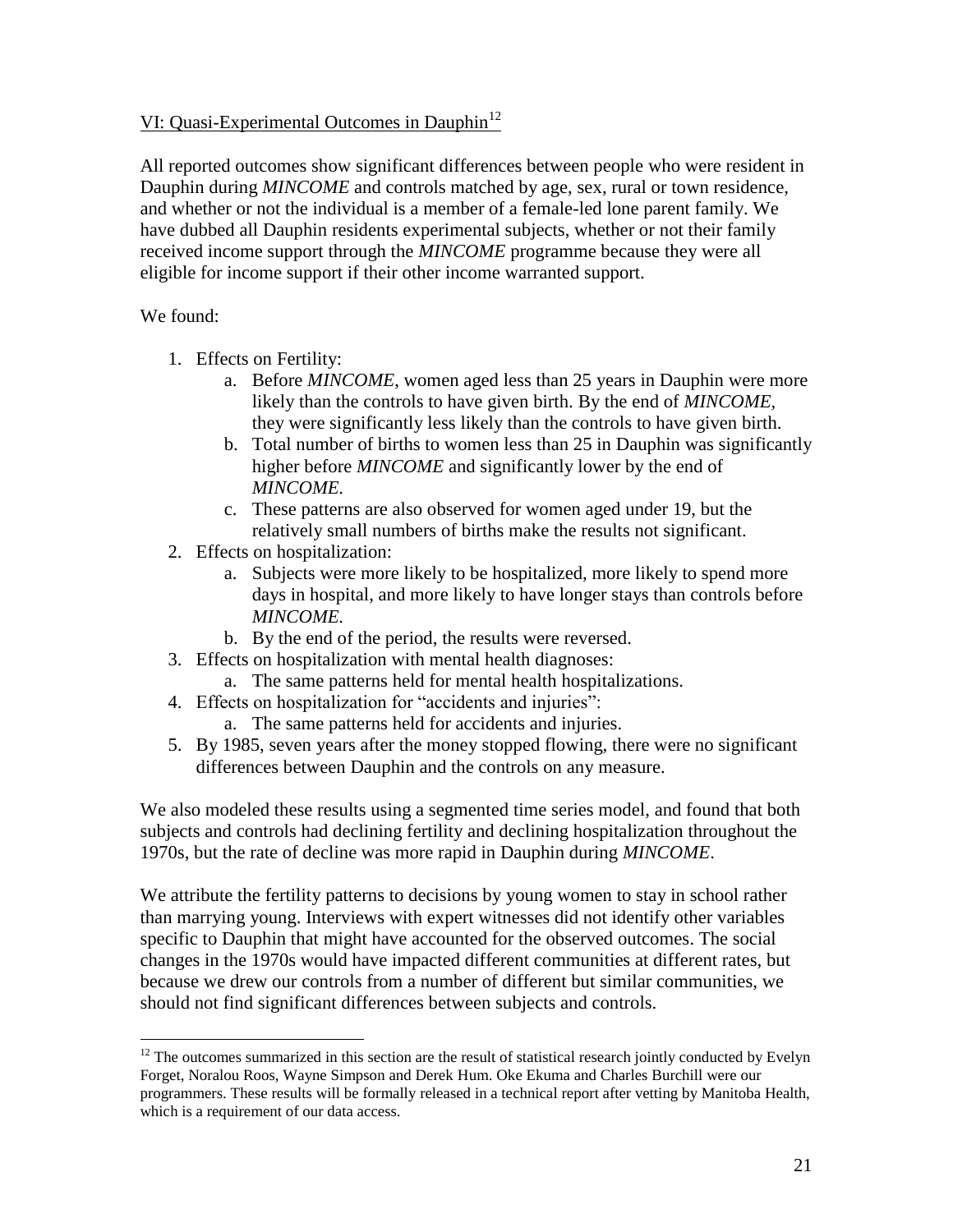The fertility pattern is particularly interesting, because there was significant controversy in the US related to a perceived opposite effect (Cain 1977, 1990, Keeley 1980a, 1980d). Some researchers found, and political opponents made much of, increased fertility in the subject families.

We looked at mental health hospitalizations for non-congenital factors because these diagnoses should pick up addiction treatment and other effects of stress related to income insecurity. This was a factor that some US research tackled (Middleton and Allen 1977, Thoits and Hannen 1980)

We looked at "accidents and injuries" because this category is a catch-all that includes not only industrial and farm accidents, which would be related to working conditions and could conceivably be related to *MINCOME*, but also the effects of family violence, violence in the community, alcohol-related incidents, car accidents (often alcohol related) and attempted suicides. The coding on the hospital separation abstract is often less than forthcoming about the nature of the accident or injury, particularly when related to suicide attempts or family violence. Therefore, we did not attempt to isolate these causes.

We did not find significant differences for physician visits between subjects and controls. We attribute this to the fact that medicare was institutionalized in Manitoba in 1970, and many rural communities were still adjusting during the 1970s. Before medicare, most medical care was received from pharmacists or in hospitals.

We looked at birthweights, but found no significant differences between subjects and controls. Some of the US experiments did find differences, but mostly in urban areas (Kehrer and Wolin 1979). Dauphin is an agricultural community, and there is little evidence that nutrition was a problem for any significant portion of the population. Lack of prenatal care ought not to have been a problem, because Dauphin had a large and accessible hospital and medicare was already in place. Other measures of birth outcomes, such as Apgar scores, were not reliably available in the 1970s.

We found no evidence that family formation and dissolution is affected by the GAI, but the quality of our data on this issue is questionable. We only know of a divorce if it is reported by an individual to MB Health, which will issue a new card. If it is not reported by any family member, we have no record of it.

We are still looking at the evidence on migration and at longer term effects for children whose families participated in *MINCOME* when these children were at a vulnerable age.

## VI: Conclusion

This paper has examined the history of the GAI experiments in North America, highlighting the interaction of accident and theory, "science" and policy. One conclusion that emerges very clearly is that the original experimenters had little capacity for or interest in what has recently become known as "knowledge translation". More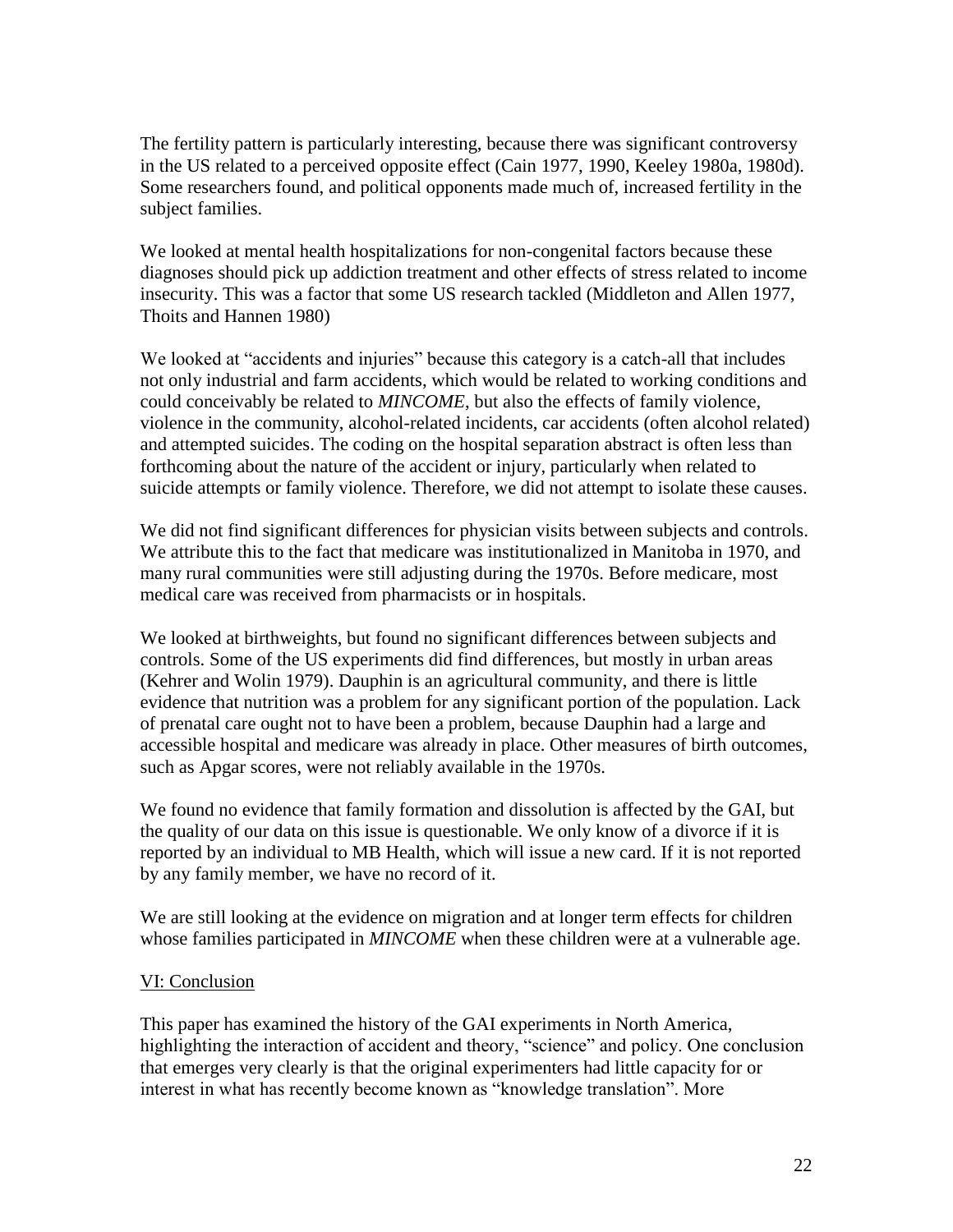prosaically, the researchers showed little capacity for controlling the evidence that they produced as it became public. Particularly in the US, political actors managed the information flow to the detriment of policy analysis. That seems not to have happened in Canada, where the experiment simply starved under insufficient funding.

The original experiments focused on work disincentives and found very moderate effects, which were nonetheless sufficient to generate a political storm. Evidence on social outcomes from the US experiments is mixed (Baumol 1974, Baumol 1977).

The Dauphin component of the *MINCOME* experiment is uniquely interesting, particularly since it unwittingly created an opportunity to test a controversy that has characterized the social sciences since their birth: what is the appropriate unit of analysis? Building on a foundation of population health which sees communities rather than individuals or even families as units of interest, we have found some evidence that a GAI does have at least some community-level effects. Our analysis is only possible because of an accident of history; medicare emerged and with it the requirement for a large and detailed database just before *MINCOME* was undertaken. Without that database, we would have no capacity to uncover any of the effects of the Dauphin component of the experiment. That delicious irony is just the latest manifestation of the unexpected ways that "science" has brushed up against "politics" and sheer serendipity in the history of antipoverty policy in North America.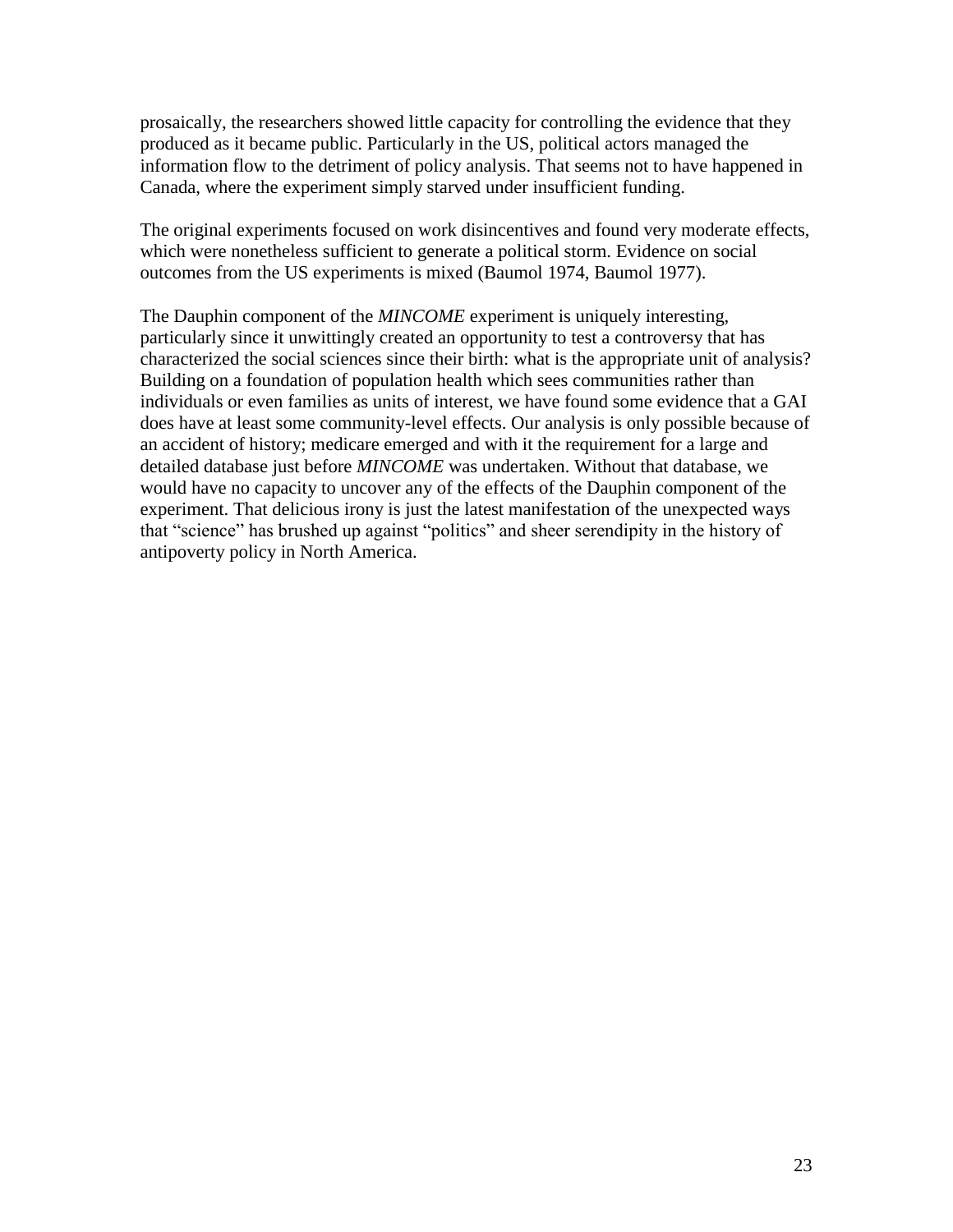#### **REFERENCES**

Advisory Council on Public Welfare. 1966. *Having the Power, We Have the Duty.* Washington: Department of Health, Education and Welfare.

Baumol, W., 1974. An overview of the results on consumption, health, and social behavior. Journal of Human Resources 9 (2), 253–264.

Baumol, W., 1977. An overview of the results. In: Watts, H.W., Rees, A. (Eds.), The New Jersey Income-Maintenance Experiment, vol. III: The Impact on Expenditures, Health, and Social Behavior, and the Quality of the Evidence. Academic Press, New York, pp. 1–14.

Bertola G. 2004. A Pure Theory of Job Security and Labour Income Risk. Review of Economic Studies. 71(1): 43.

Bradbury, K.L., 1986. Discussion (of "Non-labor supply responses to the income maintenance experiments"). In: Munnell, A.H. (Ed.), Lessons from the Income Maintenance Experiments. Federal Reserve Bank of Boston, Boston, pp. 122–125.

Bradbury, K.L., 1978. Income maintenance alternatives and family composition: an analysis of price effects. Journal of Human Resources 13 (3), 305–331.

Brownell M, Roos N, Fransoo R, Guevremont A, Frohlich N,Kozyrskyj A, Bond R Bodnarchuk J, Derksen S, MacWilliam L, Dahl M, Dik N, Bogdanovic B, Sirski M, Prior H. 2004a. Manitoba Child Health Atlas 2004: Inequalities inChild Health: Assessing the Roles of Family, Community, Education and Health Care. [http://www.umanitoba.ca/centres/mchp/repotts/child\\_inequalities/](http://www.umanitoba.ca/centres/mchp/repotts/child_inequalities/)

Brownell M et al. 2004b. How do educational outcomes vary with socioeconomic status? Key findings from the Manitoba Child Health Atlas 2004. Winnipeg: Manitoba Centre for Health Policy.

Brownell L, Lix L, Ekuma O, Derksen S, DeHaney S, Bond R, Fansoo R, MacWilliam L, Bodnarchuk J. 2003. Why is the Halth of Some Manitobans Not Improving? The Widening Gap in the Health Status of Manitobans. Winnipeg: Manitoba Centre for Health Policy.

Brownell M, Friesen D, Mayer T. 2002. Childhood injury rates in Manitoba: Socioeconomic influences. Canadian Journal of Public Health 93(supp): S50-S56.

Burke VJ and Burke V. 1974. *Nixon's Good Deed: Welfare Reform.* New York: Columbia University Press.

Cain, G.C., 1977. Fertility behavior. In: Watts, H.W., Rees, A. (Eds.), The New Jersey Income-Maintenance Experiment, vol. III: The Impact on Expenditures, Health, and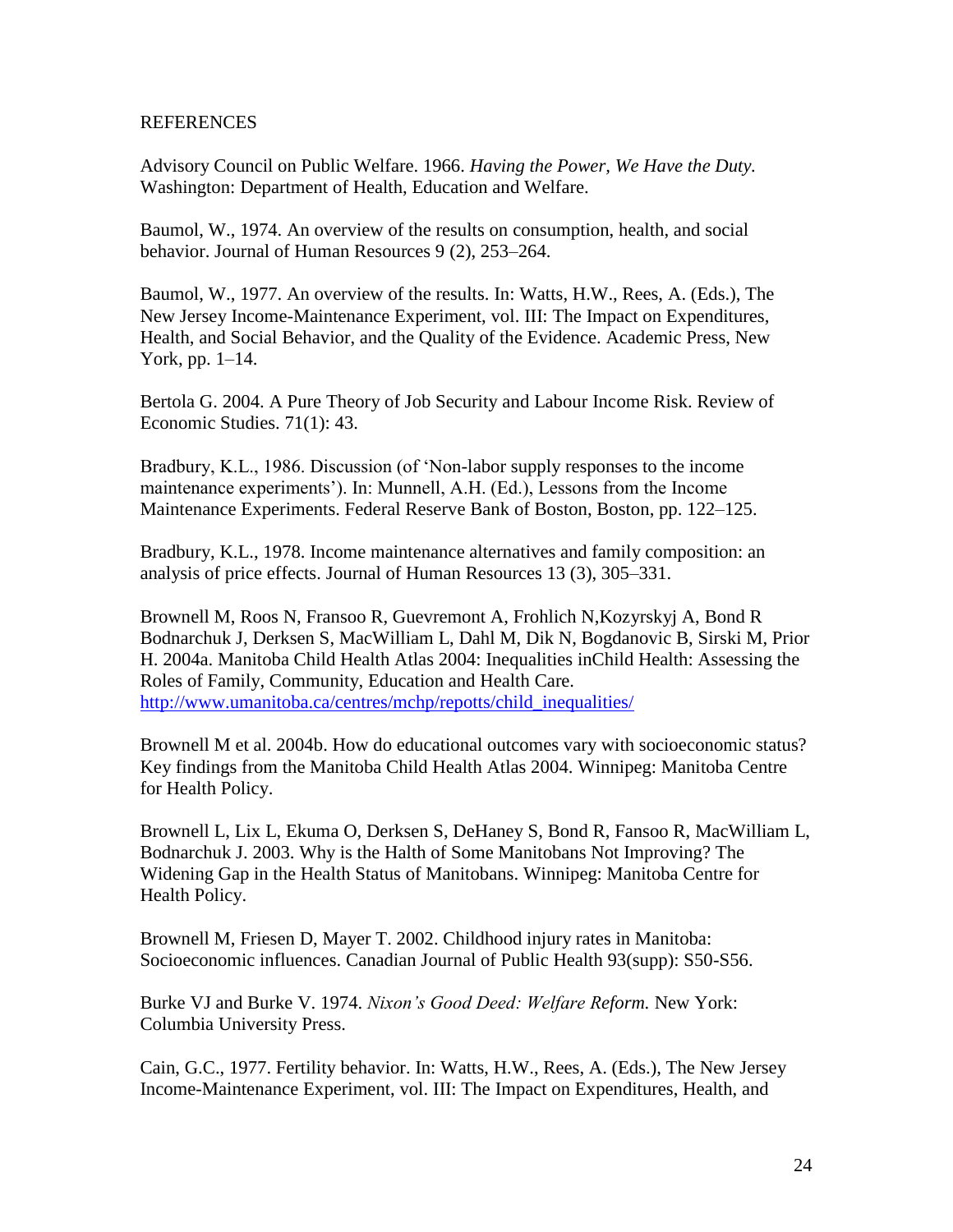Social Behavior, and the Quality of the Evidence. Academic Press, New York, pp. 225– 250

Cain GG and Wissoker D.1990. "A Reanalysis of Marital Stability in the Seattle-Denver Income Maintenance Experiment," *American Journal of Sociology*, March 1990: pp. 1235–1269.

Chen E, Matthews KA, Boyce WT. 2002. Socioeconomic differences in children"s health: how and why do these relationships change with age? Psychological Bulletin. 128(2): 295-329.

Chialkowska L. 2000. "Subsidies Paid in Loaves of Bread in England in 1700s" *National Post*. 12 December: A6.

Connor S, Brink S. 1999. Understanding the Early years. Community impacts on child development. Working Paper W-99-6E. Human Resources Development Canada, Ottawa, ON.

Dunliffe J and Erreygers G. (eds) 2004. *The Origins of Universal Grants*. Hampshire and New York: Palgrave Macmillan.

Evans RG, Stoddart GL. 1994. Producing Health, Consuming Health Care. In: Evans RG, ML Barer, TR Marmor (Eds.) Why are some people healthy and Others Not? Determinants of the Health of Populations. New York: Aldine de Gruyter: 77-63.

Friedman, Milton. 1962. *Capitalism and Freedom.* Chicago: University of Chicago Press.

Green C. 1967. *Negative Taxes and the Poverty Problem.* Washington: Brookings Institution.

Harris, K. M. 1996. Life after welfare: Women, work and repeat dependency. *American Sociological Review 61*(3): 407-426.

Harris R. 2005. "The Guaranteed Income Movement of the 1960s and 1970s", in Widerquist et al. (2005).

Haveman R, Wolfe B. 1994. Succeeding Generations: On the Effects of Investments in Children. New York: Russell Sage Foundation.

Herrick JM and Stuart PH. 2004. *Encyclopedia of Social Welfare History in North America.* Sage Publications.

Hertzman C. 1999. Population health and human development. In Keating DP and Hertzman C. (Eds.) Developmental health and the wealth of nations: Social, biological and educational dynamics. New York: Guilford Press: 21-40.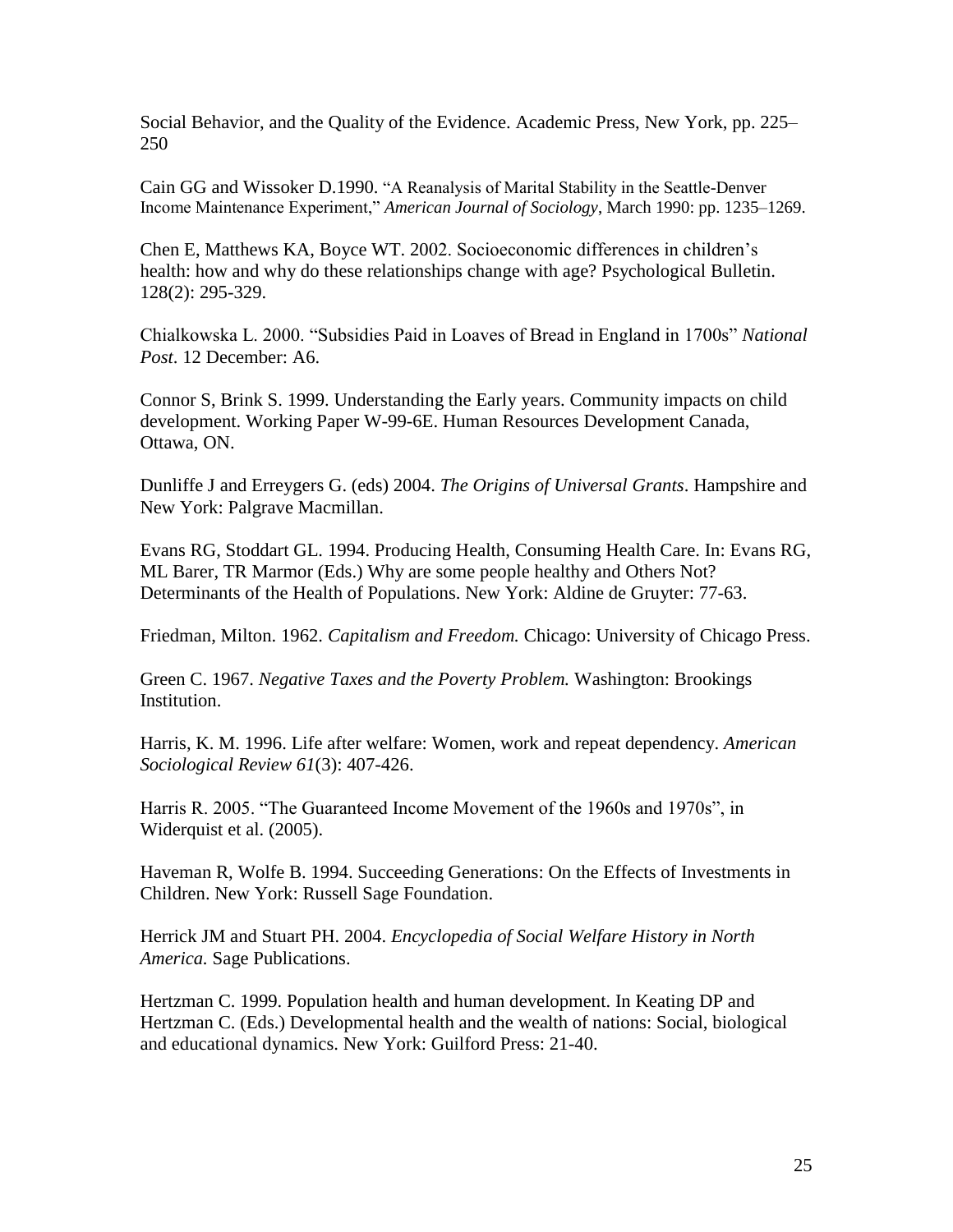Hum D and Simpson W. 1991. *Income Maintenance, Work Effort, and the Canadian Mincome Experiment.* A study prepared for the Economic Council of Canada. Ottawa: Canadian Communications Group.

Johnson AW. 1975. "Canada"s social security review, 1973-1975: the central issues" *Canadian Public Policy.* 1(4): 456-72.

Keeley, M.C., 1980a. Demand for children. In: Robins, P.K., Spiegelman, R.G., Weiner, S., Bell, J.G. (Eds.), A Guaranteed Annual Income: Evidence from a Social Experiment. Academic Press, New York.

Keeley, M.C., 1980b. Migration. In: Robins, P.K., Spiegelman, R.G., Weiner, S., Bell, J.G. (Eds.), A Guaranteed Annual Income: Evidence from a Social Experiment. Academic Press, New York.

Keeley, M.C., 1980c. The effects of negative income tax on migration. Journal of Human Resources 15, 695–706.

Keeley, M.C., 1980d. The effects of negative income tax programs on fertility. Journal of Human Resources 15, 675–694.

Kehrer, B.H., Wolin, C.M., 1979. Impact of income maintenance on low birthweight: evidence from the Gary Experiment. Journal of Human Resources 14 (4), 434–462.

Kerachsky, S.H., 1977. Health and medical care utilization: a second approach. In: Watts, H.W., Rees, A. (Eds.), The New Jersey Income-Maintenance Experiment, vol. III: The Impact on Expenditures, Health, and Social Behavior, and the Quality of the Evidence. Academic Press, New York, pp. 129–150.

Ladinsky, J., Wells, A., 1977. Social integration, leisure activity, media exposure, and lifestyle enhancement. In: Watts, H.W., Rees, A. (Eds.), The New Jersey Income-Maintenance Experiment, vol. III: The Impact on Expenditures, Health, and Social Behavior, and the Quality of the Evidence. Academic Press, New York, pp. 195–224.

Lefcowitz, M.J., Elesh, D., 1977. Health and medical care utilization. In: Watts, H.W., Rees, A. (Eds.), The New Jersey Income-Maintenance Experiment, vol. III: The Impact on Expenditures, Health, and Social Behavior, and the Quality of the Evidence. Academic Press, New York, pp. 113–128.

Levine RA, Watts H, Hollister R, Williams W, O"Connor A, Widerquist K. 2005. "A Retrospective on the Negative Income Tax Experiments: Looking Back at the Most Innovative Field Studies in Social Policy", in Widerquist et al. (2005).

Luckhaus L. 2000. Equal Treatment, social protection and income security for women. International Labour Review 139(2): 149-78.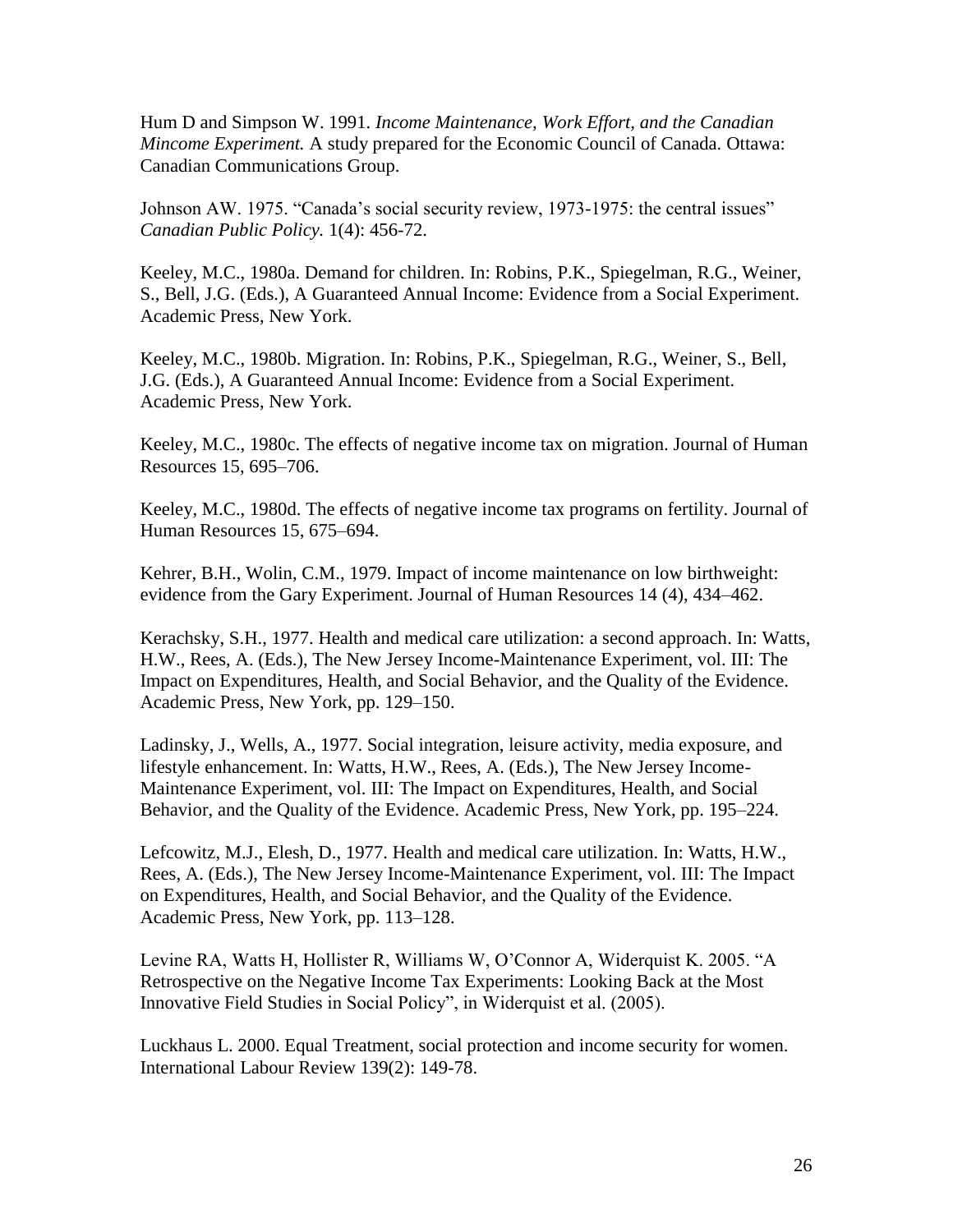Mallar, C.D., 1977. The educational and labor-supply responses of young adults in experimental families. In:Watts, H.W., Rees, A. (Eds.), The New Jersey Income-Maintenance Experiment, vol. II: Labor-supply Responses. Academic Press, New York, pp. 163–184.

Martineau H. 1832-34. *Illustrations of Political Economy, Taxation, Poor Law and Paupers*, 13 volumes. London: C. Fox; reprinted with new introduction by C. Franklin. Bristol: Thoemmes, 2001.

Maynard, R., Murnane, R.J., 1979. The effects of a negative income tax on school performance: results of an experiment. Journal of Human Resources 14 (4), 463–476.

Maynard, R., 1977. The effects of the Rural Income Maintenance Experiment on the school performance of children. American Economic Review 67 (1), 370–375.

McDonald, J.F., Stephenson Jr., S.P., 1979. The effect of income maintenance on the school-enrollement and labor-supply decisions of teenagers. Journal of Human Resources 14 (4), 488–495.

Metge C, Black C, Peterson S, Kozyrskyj AL. 1999. The population's use of pharmaceuticals. Medical Care 37(supp): S42-S59.

Middleton, R., Allen, V.L., 1977. Social psychological effects. In: Watts, H.W., Rees, A. (Eds.), The New Jersey Income-Maintenance Experiment, vol. III: The Impact on Expenditures, Health, and Social Behavior, and the Quality of the Evidence. Academic Press, New York, pp. 151–194.

Moynihan DP. 1973. *The Politics of a Guaranteed Income: The Nixon Administration and the Family Assistance Plan.* New York: Random House.

Orshansky M. 1969. "How Poverty is Measured", *Monthly Labor Review* 92: 37-41.

President"s Commission on Income Maintenance Programs. 1969. *Poverty Amid Plenty.* Washington DC: US Government Printing Office.

--- 1970. *Background Papers.* Washington DC: US Government Printing Office.

Sandefur, G. D. & Cook, S. T. (April 1997). *Duration of public assistance receipt: Is welfare a trap?*,(University of Wisconsin-Madison, Discussion paper no. 1129-97). Madison, WI: Institute for Research on Poverty.

Rea Jr., S.A., 1977. Investment in human capital under a negative income tax. Canadian Journal of Economics 10(4), 607–620.